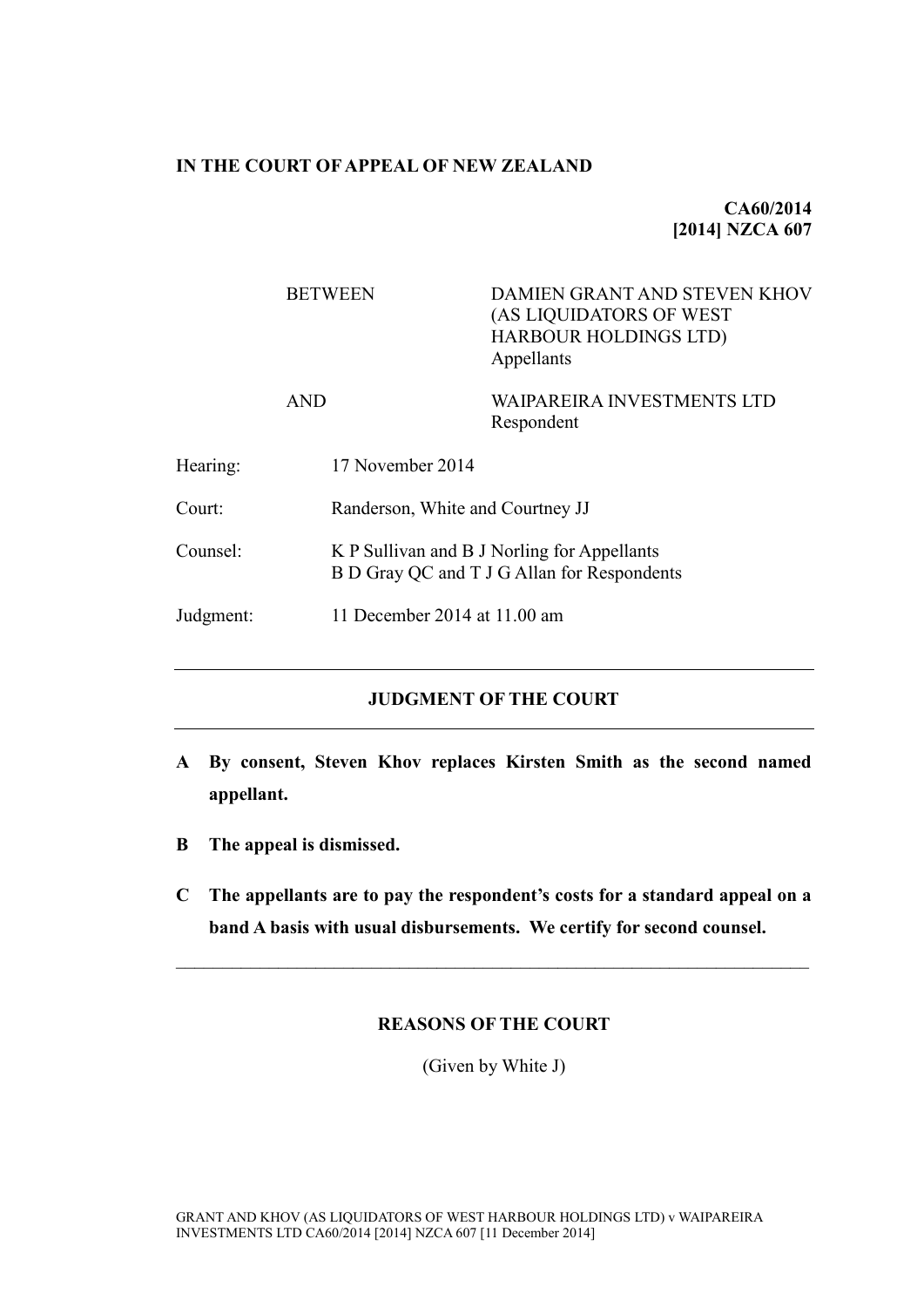### **Introduction**

[1] The appellants, in their capacity as the current liquidators (the Liquidators) of West Harbour Holdings Ltd (West Harbour) appeal against the judgment of Allan J in the High Court holding that the respondent, Waipareira Investments Ltd (Waipareira), did not surrender its security in the liquidation of West Harbour by voting at a creditors' meeting held on 5 April 2013.<sup>1</sup>

<span id="page-1-0"></span>[2] The issue is whether, in terms of reg 22(2) of the Companies Act 1993 Liquidation Regulations 1994 (the Regulations), Waipareira, as a secured creditor in the liquidation, is to be taken as having surrendered its security because it in fact voted at the meeting in respect of its whole debt.

# **Factual background**

[3] The relevant factual background, set out in the judgment under appeal, $^2$  is not disputed. It may be summarised as follows.

[4] Waipareira was a creditor of West Harbour for debts totalling \$4,610,745.55, secured at least in large part by mortgages over a number of properties owned by West Harbour (the loans in relation to the mortgages were known as "the Apartment Loan" and "the Townhouse Loan").

[5] On 6 March 2014, two days after West Harbour went into liquidation, Waipareira's lawyer, Mr Morrison of Grove Darlow & Partners, advised the Liquidators that, under the terms of its mortgages, Waipareira had taken possession of three townhouses and two apartments mortgaged to Waipareira. The Liquidators acknowledged the advice and confirmed that they would send letters to the tenants of the townhouses requiring them to pay their rent to Waipareira.

[6] By letter dated 11 March 2013 the Liquidators formally notified Waipareira of their appointment and asked Waipareira, if it was a creditor, to complete an enclosed "proof of debt" form and to return the form with the necessary

 $\overline{1}$ <sup>1</sup> *Waipareira Investments Ltd v Grant* [2013] NZHC 3281 [the High Court judgment].

At  $\overline{[5]-[20]}$ .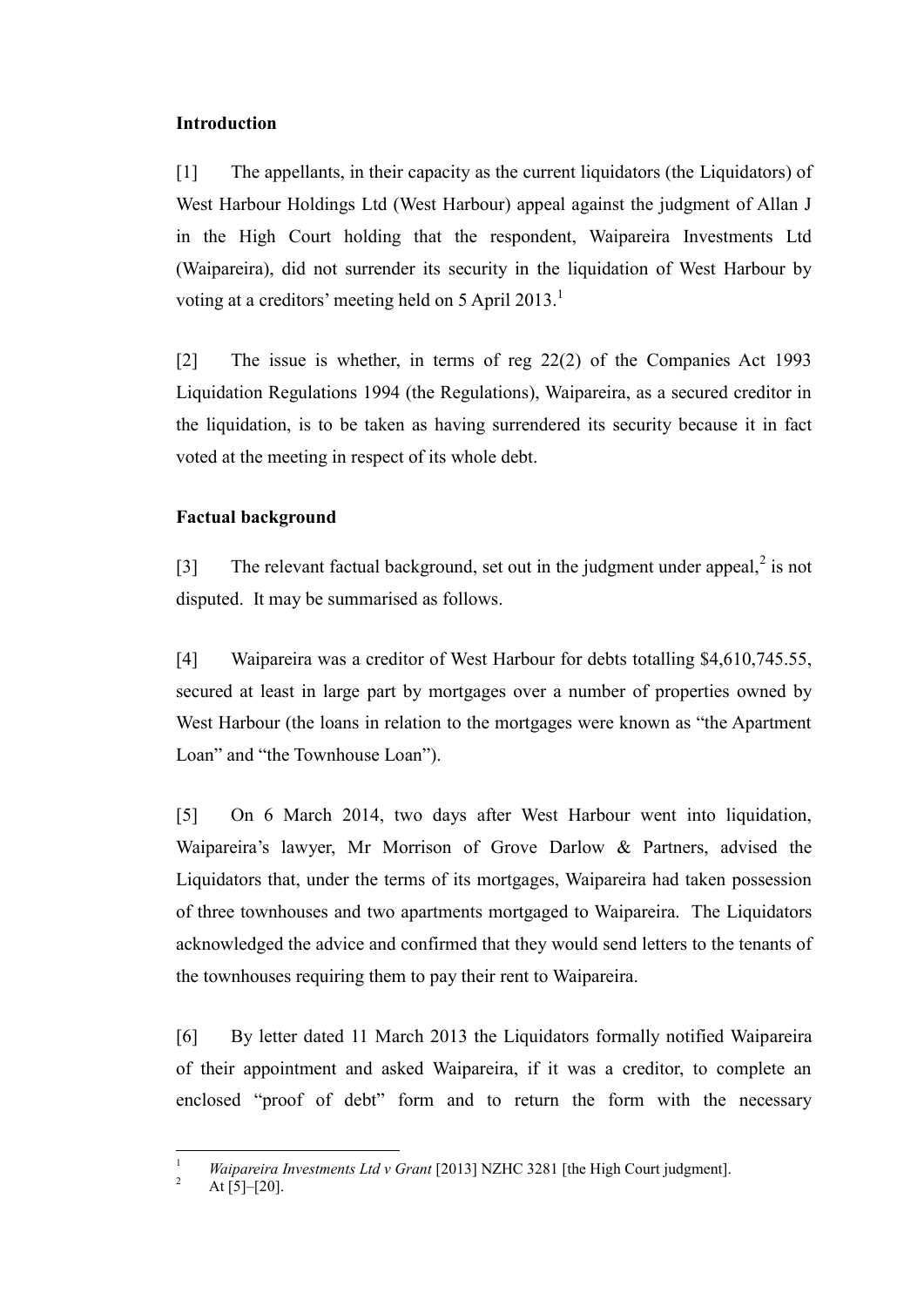documentation to support its claim. The enclosed form was not in the form of either of the forms prescribed by the schedule to the Regulations.

<span id="page-2-0"></span>[7] The Liquidators' letter of 11 March 2013 also advised Waipareira that, if it was a secured creditor, it was required by s 305(1) of the Companies Act 1993 (the Act) to exercise one of the three rights conferred under that section, namely to:

- (a) Realise property subject to a charge, if entitled to do so; or
- (b) Value the property subject to the charge and claim in the liquidation as an unsecured creditor for the balance due, if any; or
- (c) Surrender the charge to the liquidator for the general benefit of creditors and claim in the liquidation as an unsecured creditor for the whole debt.

[8] Finally, the Liquidators' letter of 11 March 2013 noted that it constituted written notice for the purposes of s 305(8) of the Act and that failure to exercise one of the three options within 20 working days would "result in the surrender of your charge to the liquidator for the general benefit of creditors".

[9] Without considering whether Waipareira was a creditor for the purposes of the creditors' meeting provisions of the Act, Mr Morrison wrote to the Liquidators on 14 March 2013 requesting a creditors' meeting for the purpose of replacing the Liquidators. The liquidators scheduled a creditors' meeting.

[10] On or about 15 March 2013 Mr Morrison completed two proof of debt forms in the form received from the Liquidators: one for \$1,311,997 and the other for \$3,298,748.55. Both forms referred to Waipareira's mortgage security.

<span id="page-2-1"></span>[11] On 3 April 2013, two days before the creditors' meeting, Mr Morrison received from the Liquidators two letters confirming receipt of the proof of debt forms. In each case the letters recorded Waipareira as being wholly secured for the debt owed by West Harbour.

[12] At the creditors' meeting on 5 April 2013, chaired by the first named appellant, Mr Grant, Mr Morrison voted in favour of the resolution to replace the Liquidators. As the transcript of the meeting records, Mr Morrison made it clear that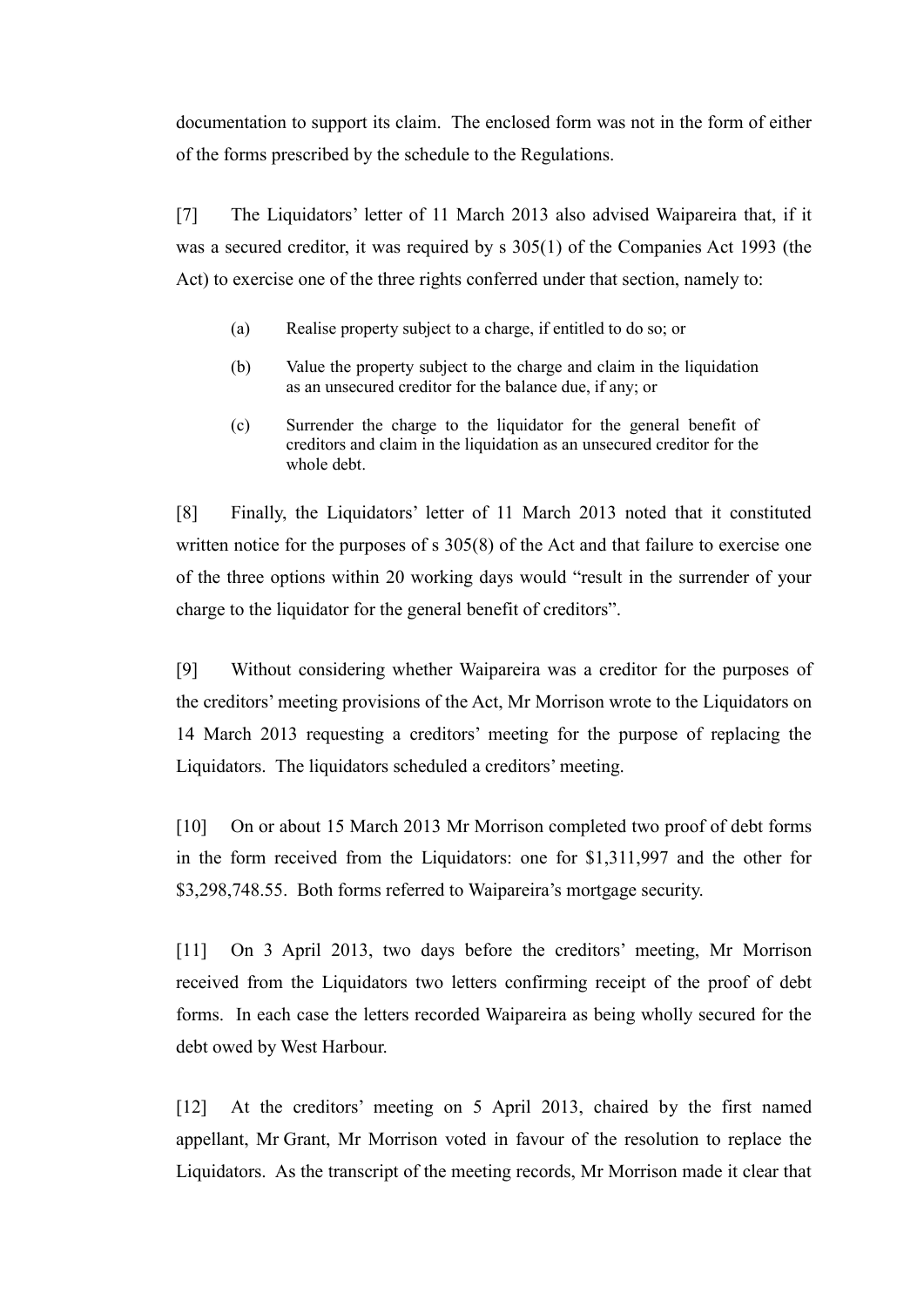he was voting for the full amount of Waipareira's claim of \$4,500,000 (the transcript records the vote would pass based on a dollar value of debts owed) and that he considered Waipareira was entitled to vote at an unsecured creditors' meeting.

[13] The resolution was ultimately lost and the then liquidators remained the liquidators of West Harbour.

[14] On 26 April 2013 the Liquidators advised Waipareira that, in view of the provisions of reg 22 of the Regulations, it had, by voting at the meeting its entire debt, "vacated [its] security". The Liquidators asked Waipareira to discharge its mortgages and relinquish its rights as mortgagee in possession of the three townhouses.

[15] The three townhouses have subsequently been unconditionally sold by Waipareira with arrangements made for the eventual sale proceeds to be held pending the outcome of this proceeding.

<span id="page-3-0"></span>[16] As the High Court Judge found, until the creditors' meeting of 5 April 2013, the Liquidators had at all times accepted that Waipareira was a secured creditor which intended to and did exercise its power of sale under its mortgage securities by selling the townhouses.<sup>3</sup> Mr Sullivan, counsel for the Liquidators on the appeal, confirmed that this remained the Liquidators' position.

# **Statutory and regulatory background**

[17] For ease of reference, the relevant statutory and regulatory provisions are included in an appendix to this judgment.

# **The issue**

[18] Although other arguments were advanced in the High Court and on appeal, which we address later, the fact that the Liquidators accept that Waipareira remained a secured creditor until the creditors' meeting means that the only real issue is whether Waipareira surrendered its security by voting its whole debt in favour of the

 $\overline{3}$ At  $[8]$  and  $[19]$ .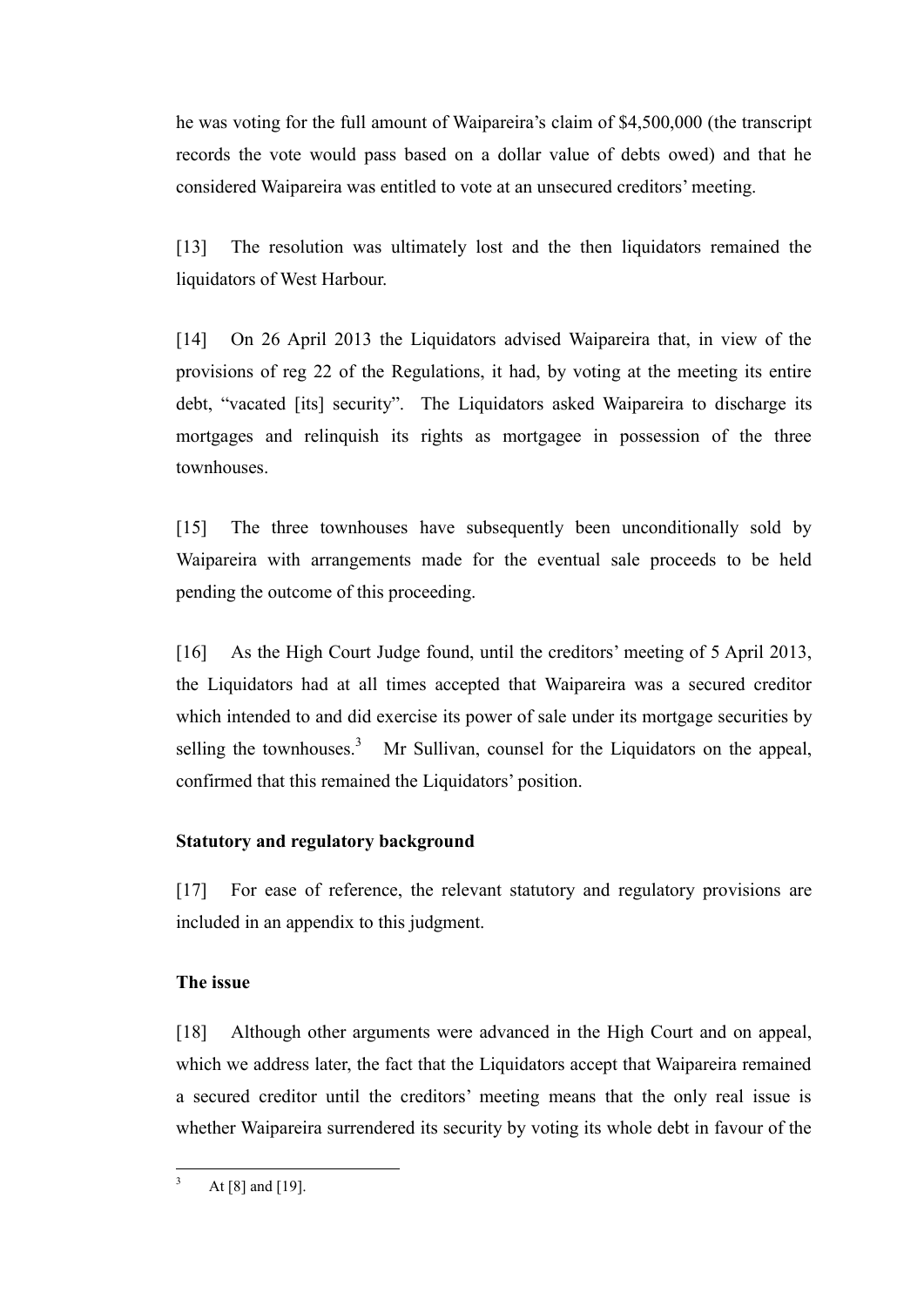resolution for the replacement of the Liquidators. This issue involves the interpretation and application of reg 22(2) of the Regulations which provides:

Subject to the Act, if a secured creditor votes in respect of the creditor's whole debt, the creditor shall be taken to have surrendered his or her charge.

[19] As Mr Morrison in fact voted at the creditors' meeting on behalf of Waipareira, which was a secured creditor, in respect of its whole debt, the narrow issue is whether there is any provision in the Act or any other reason why his "vote" should not be taken as having resulted in the surrender by Waipareira of its charge.

### **The High Court judgment**

[20] In the High Court Allan J, after considering the relevant interlocking provisions of the Act and Regulations and the arguments for the parties, $4$  concluded that Waipareira had not surrendered its security by operation of law. His reasons were:<sup>5</sup>

- (a) It made no difference that Mr Morrison erroneously believed he was entitled to vote Waipareira's debt at the creditors' meeting.
- (b) By virtue of s 240 of the Act, Waipareira was not a "creditor" for the purposes of pt 16 of the Act and in particular for the purposes of the creditors' meeting.
- (c) The proof of debt forms completed by Waipareira did not meet the legal requirements for a valid proof and, accordingly, Waipareira had made no election to become a s 305(1)(b) creditor which would have triggered reg 22(2).
- [21] The Judge made the following declarations:<sup>6</sup>
	- (a) Waipareira was not a creditor of West Harbour for the purposes of pt 16 of the Act, by virtue of the operation of s 240 of the Act.

 $\overline{a}$ 

 $^{4}$  At [21]–[71].

 $\frac{5}{6}$  At [72].

At [73].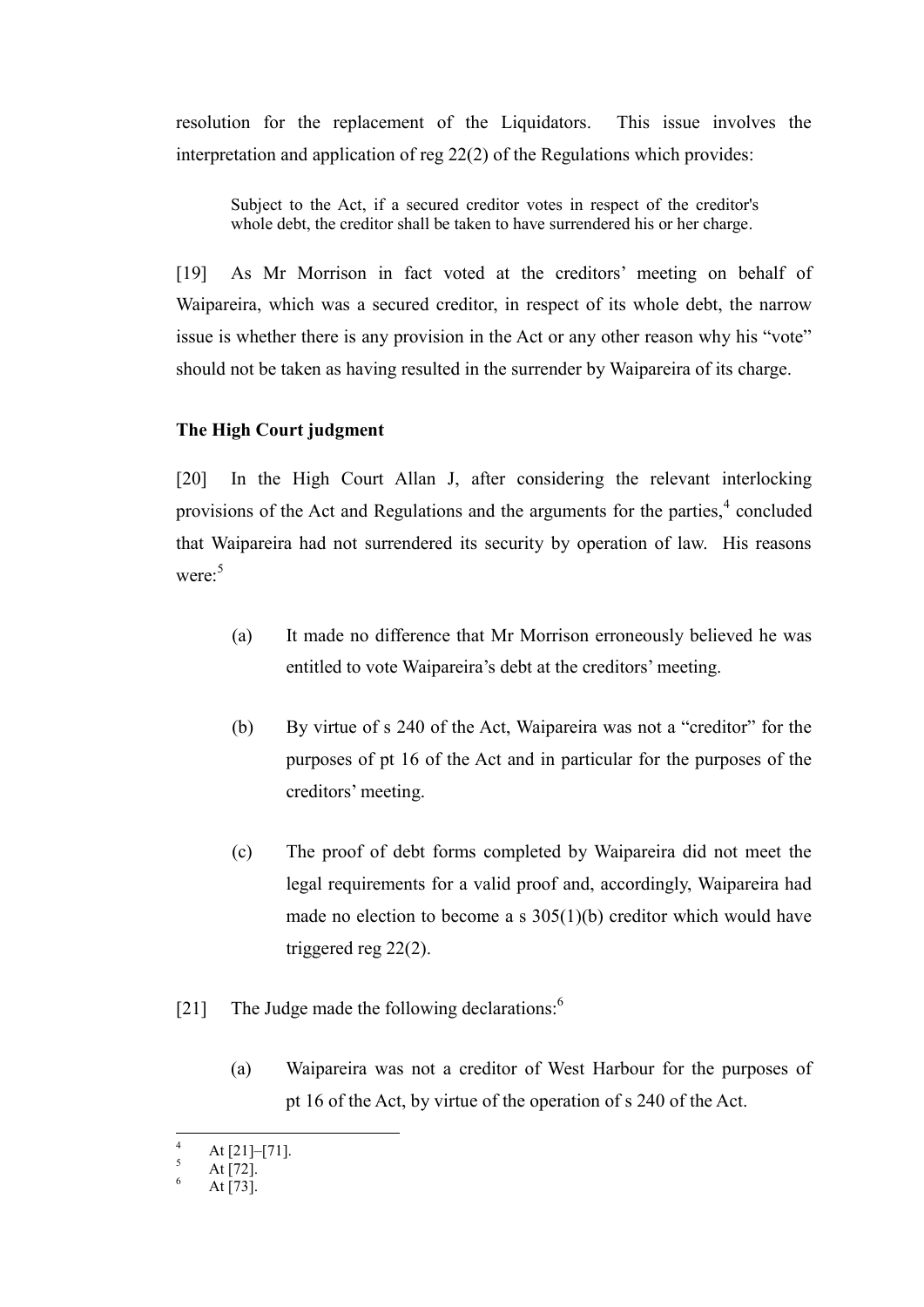- (b) Waipareira was not entitled to vote at the creditors' meeting of 5 April 2013.
- (c) Any vote cast on Waipareira's behalf at that meeting was of no legal effect.

# **Liquidators' submissions**

- [22] In summary Mr Sullivan submits that the Judge erred because:
	- (a) In terms of the plain meaning of reg  $22(2)$ , when a secured creditor votes in respect of its whole debt, the creditor is to be taken to have surrendered its charge.
	- (b) The definition of "creditor" in s 240 of the Act does not limit the application of reg 22(2).
	- (c) Alternatively, a creditor who elects under s  $305(1)(a)$  or (b) of the Act, is a creditor under s 240.
	- (d) The words "Subject to the Act" in reg 22(2) enable a secured creditor, who is taken to have surrendered his or her charge, to seek leave to have the security reinstated under s 305(10) of the Act.
	- (e) This interpretation of reg 22(2) is supported by the comparable Australian statutory provisions and authorities relating to those provisions.
	- (f) Here the unequivocal conduct of Mr Morrison at the creditors' meeting meant that Waipareira had surrendered its charge.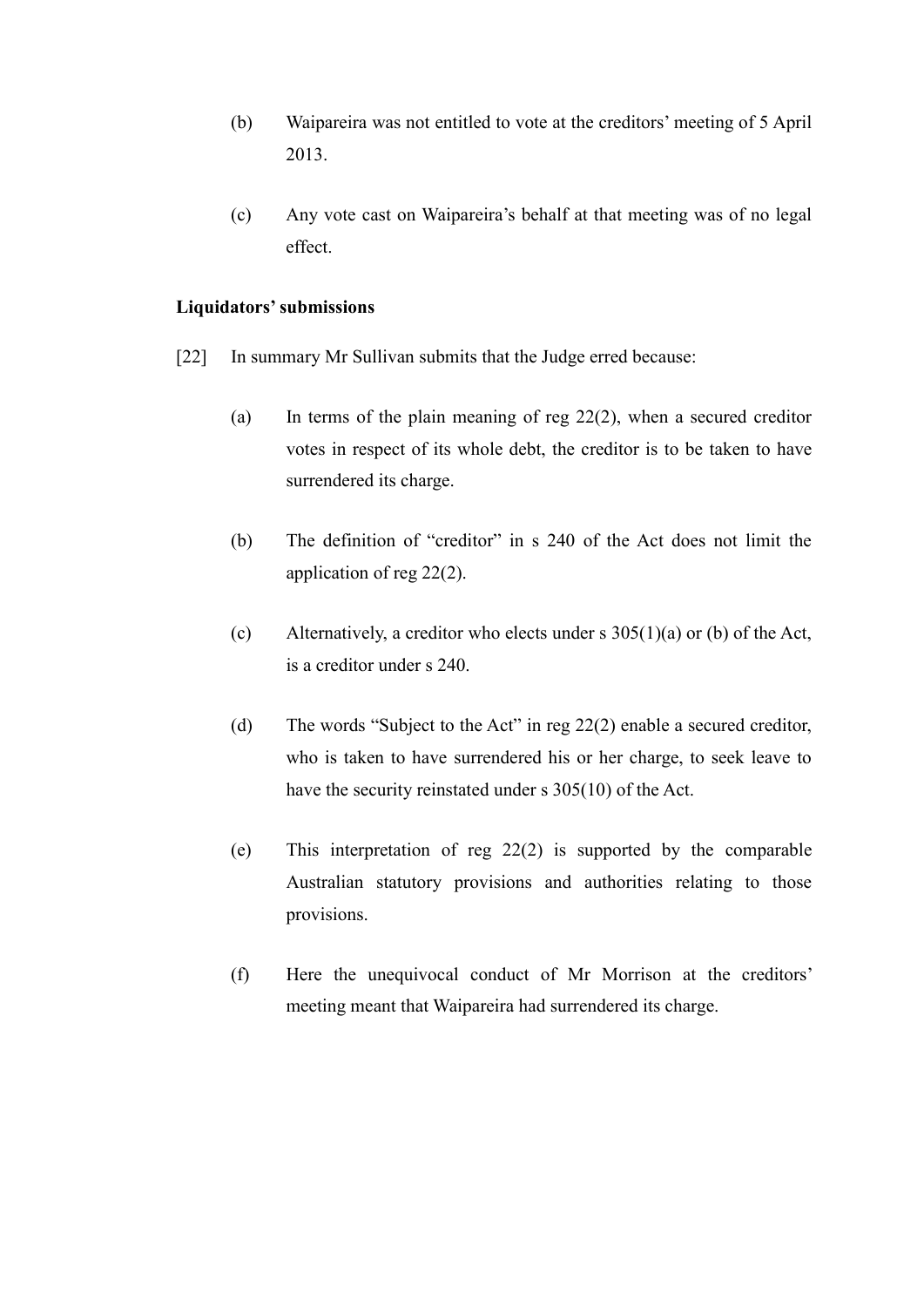# **The interpretation of reg 22(2)**

# *Relevant principles of interpretation*

<span id="page-6-0"></span>[23] The meaning of reg 22(2) is to be ascertained from its text and in the light of its purpose.<sup>7</sup> It is well-established that this will include consideration of the scheme of the legislation and the regulations.<sup>8</sup>

[24] It is also important to bear in mind that as a general principle the provisions of an Act will prevail over an inconsistent regulation.<sup>9</sup> This principle is recognised here not only by s 395(1)(c) of the Act, which empowers the Governor-General to make regulations regulating "in a manner not inconsistent with this Act" the conduct of liquidations, but also by the opening words of reg 22(2) itself.

[25] The expression "subject to" is often used in statutes and regulations to rank a particular provision by making it subordinate to another provision.<sup>10</sup> Examples in the present context include ss 302(1) and 303(1) of the Act and regs 12(1), 13(1) and 14(1) of the Regulations.

# *Part 16 of the Act*

[26] To interpret reg 22(2) consistently with, and as subordinate to, the Act requires at the outset an analysis of the relevant provisions of pt 16 of the Act relating to liquidations as they affect the rights, duties and powers of secured creditors. The following features emerge from this analysis.

[27] First, the Act distinguishes between secured and unsecured creditors in several significant respects. This is clear from:

(a) The definition of the expression "creditor" in s 240(1) which, unless

 $\overline{a}$ 7 Interpretation Act 1999, s 5(1); *Commerce Commission v Fonterra Co-operative Group Ltd*  [2007] NZSC 36, [2007] 3 NZLR 767 at [22]; *Fonterra Co-Operative Group Ltd v The Grate Kiwi Cheese Company Ltd* [2012] NZSC 15, [2012] 2 NZLR 184; and JF Burrows and RI Carter *Statute Law in New Zealand* (4th ed, LexisNexis, Wellington, 2009) at 201.

<sup>&</sup>lt;sup>8</sup> Burrows and Carter, above n  $7$ , at  $238-242$ .

<sup>9</sup> Burrows and Carter, above n [7,](#page-6-0) at 25 and compare Ross Carter, Jason McHerron and Ryan Malone *Subordinate Legislation in New Zealand* (LexisNexis, Wellington, 2013) at [3.6.1].

<sup>&</sup>lt;sup>10</sup> Burrows and Carter, above n [7,](#page-6-0) at 440 –443.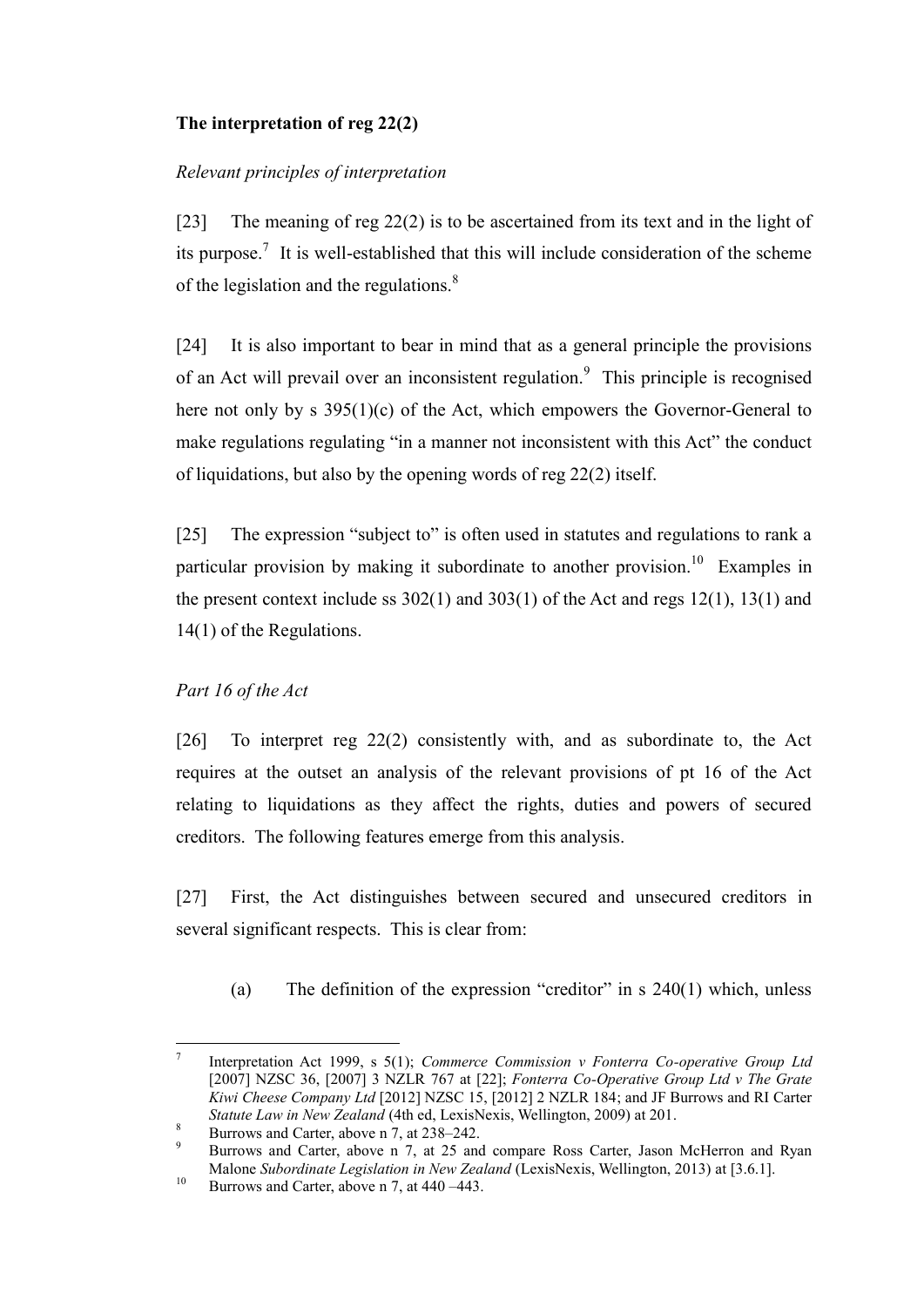the context otherwise requires, includes a secured creditor only:

- (a) for the purposes of sections  $241(2)(c)$ ,  $247$ ,  $250$ , and  $289$ ; or
- (b) to the extent of the amount of any debt owing to the secured creditor in respect of which the secured creditor claims under [section 305](http://www.legislation.govt.nz/act/public/1993/0105/latest/link.aspx?id=DLM322329) as an unsecured creditor
- (b) The confirmation in s 248(2) of the right of a secured creditor, subject to s 305, to take possession of and realise or otherwise deal with property of the company over which that creditor has a charge.
- (c) The separate recognition of the rights and duties of secured and unsecured creditors in ss 302(1), 304 and 305.

[28] Second, the Act in s 305 contains a separate regime for secured creditors which gives them priority in respect of the realisation of their security independently of the liquidation unless they surrender their security. Secured creditors have the three powers conferred by s  $305(1)$ , namely to:<sup>11</sup>

- (a) realise the property the subject to the charge relied on; or
- (b) value the property subject to the charge and claim in the liquidation as an unsecured creditor for the balance; or
- (c) surrender the charge to the liquidator for the general benefit of creditors and claim as an unsecured creditor for the whole debt.

[29] Under s 305(8) a liquidator may require a secured creditor to elect within 20 days which of the three powers the creditor wishes to exercise.

[30] Third, the election by a secured creditor of which power the creditor wishes to exercise leads to different consequences:

(a) If a secured creditor elects to realise property subject to a charge, the

 $11$ Above at  $[7]$ .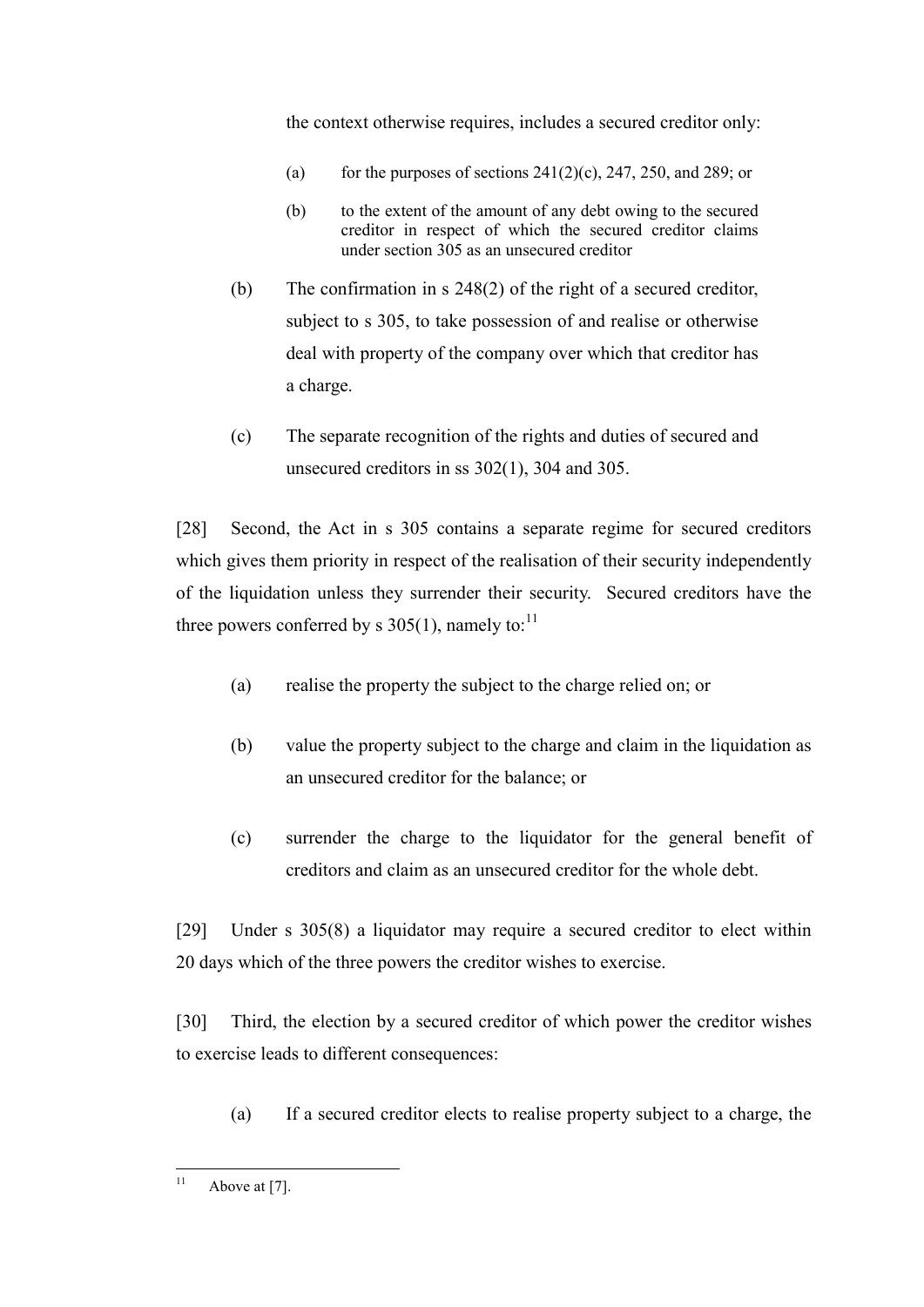creditor may to do so independently of the liquidation. As this Court has pointed out, the scheme of pt 16 of the Act is to exclude from the ambit of the liquidation property which is subject to a charge.<sup>12</sup> The Act contemplates that secured creditors will operate independently of the liquidation, unless they decide to surrender their security.<sup>13</sup>

- (b) If a secured creditor elects to value the security and claim in the liquidation for the balance due, if any, the creditor must by s 305(4) claim "in the prescribed form". The claim is then governed by the provisions of s  $305(5)$ – $(7)$ .
- (c) If a secured creditor elects to surrender the charge for the general benefit of creditors and claim in the liquidation as an unsecured creditor for the whole debt, the creditor must by s 304(1) make a claim "in the prescribed form". The claim is then governed by the provisions of s  $304(2)$ –(5).

[31] The prescribed forms referred to in ss  $304(1)$  and  $305(4)$  are contained in the schedule to the Regulations authorised by s  $395(1)(a)$  of the Act. The first form is the form for an unsecured creditor under s 304(1) and the second is the form for a secured creditor under s  $305(4)$ .<sup>14</sup> While reg 4 permits the forms to be varied, such variations are limited to those "as the circumstances of any particular case may require".

<span id="page-8-0"></span>[32] Fourth, a secured creditor may surrender a charge in one of two ways:

- (a) by making an election to do so under s  $305(1)(c)$ ; or
- (b) by failing to comply with a notice from a liquidator to make an election within 20 days: s 305(9).

 $12$ <sup>12</sup> *Dunphy v Sleepyhead Manufacturing Co Ltd* [2007] 3 NZLR 602 (CA) at [43].

<sup>13</sup> Paul Heath and Michael Whale (eds) *Heath and Whale on Insolvency* (online looseleaf ed, LexisNexis) at [20.35(b)].

<sup>&</sup>lt;sup>14</sup> Companies Act 1993 Liquidation Regulations 1994 [Regulations], regs 6 and 7.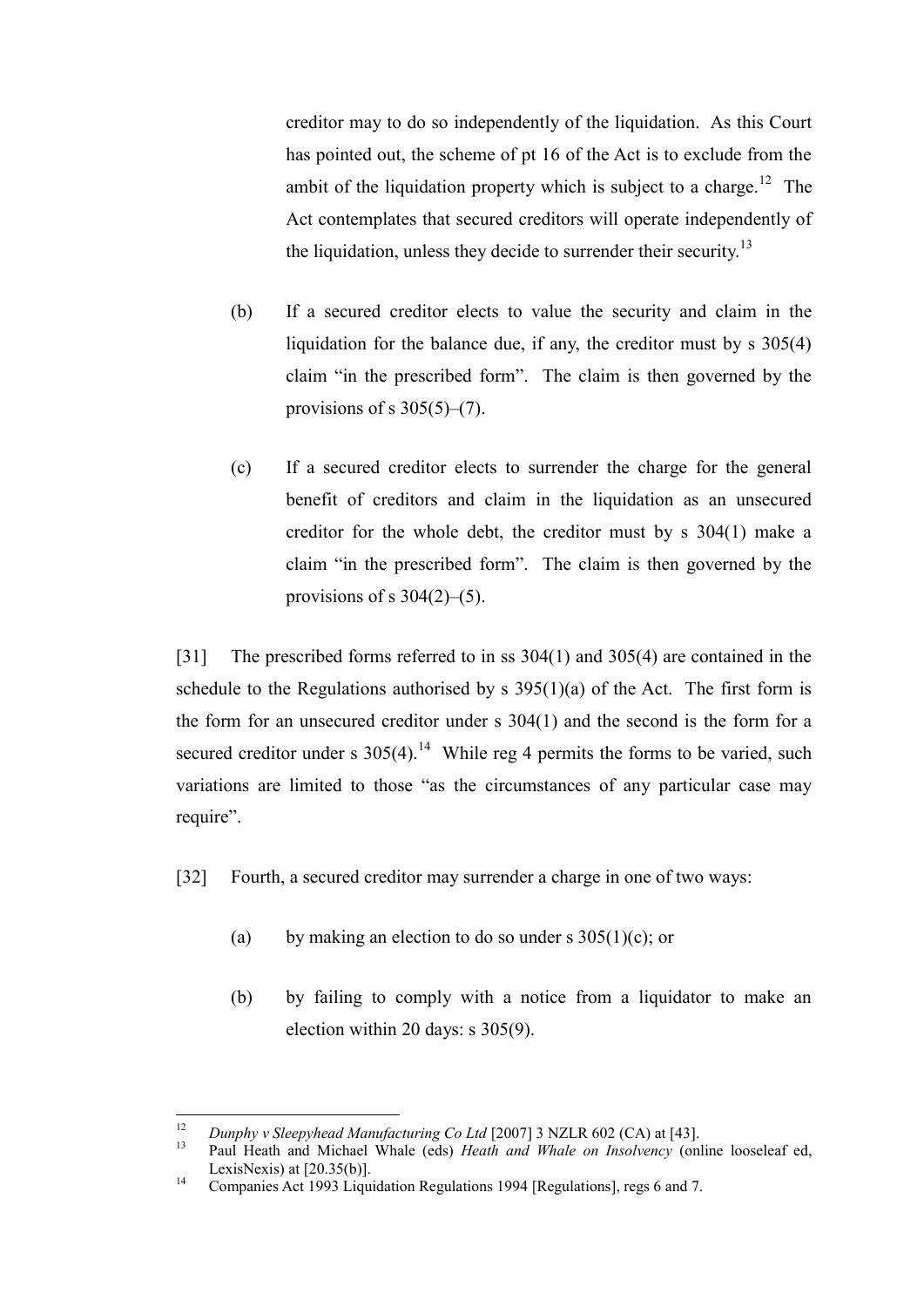<span id="page-9-0"></span>[33] Finally, by s 305(10) a secured creditor who has surrendered a charge under s 305(1)(c) or who is taken as having surrendered a charge under s 305(9) may, with the leave of the Court or the liquidator and subject to such terms and conditions as the Court or liquidator thinks fit, at any time before the liquidator has realised the property charged:

- (a) withdraw the surrender and rely on the charge; or
- (b) submit a new claim under s  $305.<sup>15</sup>$

<span id="page-9-1"></span>[34] For present purposes, it is clear from this analysis of the relevant provisions of the Act that a secured creditor will remain a secured creditor under the Act unless and until the creditor's charge is surrendered in one of the two identified ways. In the absence of a surrender in accordance with either s  $305(1)(c)$  or s  $305(9)$ , the creditor will remain secured and entitled to realise property subject to the charge under s  $305(1)(a)$  or s  $305(1)(b)$ .

# *Meetings of creditors*

[35] Before turning to the Regulations, it is next necessary to summarise the relevant statutory provisions relating to meetings of creditors.

[36] In this case, where the Liquidators were appointed by the same shareholders' Special Resolution placing West Harbour into liquidation on 4 March 2013 under s  $241(2)(a)$  of the Act, they were required by s 243 of the Act to summon a meeting of creditors. Then, as required by s 243(5), the meeting had to be held in accordance with sch 5 of the Act.

[37] Schedule 5 contains provisions covering methods of holding meetings, notice of meetings, the chairperson, the quorum, voting, proxies, postal votes, minutes, corporations acting by representatives, regulating procedure and the effect of an

<sup>15</sup> <sup>15</sup> Examples of relief being granted under s 305(10) are: *Consolidated Technologies Development (NZ) Ltd v McCullagh* (2006) 9 NZCLC 264,056 (HC); *Commissioner of Inland Revenue v Northshore Taverns Ltd (in liq)* (2008) 23 NZTC 22,074 (HC) (now overruled in other respects in *Strategic Finance Ltd (in rec and in liq) v Bridgman* [2013] NZCA 357, [2013] 3 NZLR 650); and *A J Park v Nepri Ltd (in Liq)* HC Auckland CIV-2009-404-2629, 15 February 2010.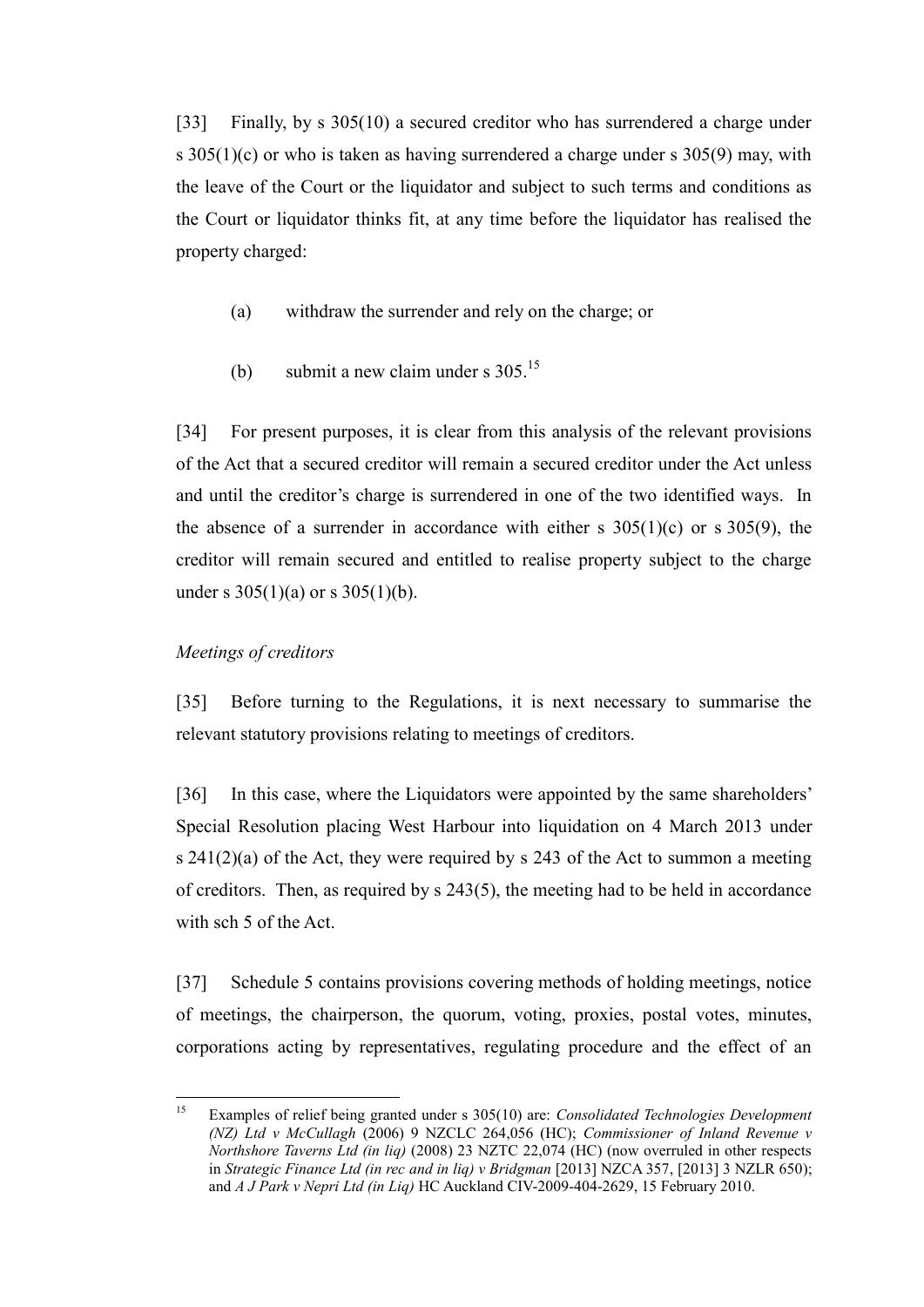irregularity or defect.

[38] The effect of an irregularity or defect is covered by cl 11 of sch 5 which provides:

# **11 Effect of irregularity or defect**

- (1) An irregularity or defect in the proceedings at a meeting of creditors does not invalidate anything done by a meeting of creditors, unless the court orders otherwise.
- (2) The court may, on the application of the liquidator or a creditor of the company, make an order under subclause (1) if it is satisfied that substantial injustice would be caused if the order were not made.

[39] Meetings of creditors are usually called by liquidators. While they may notify secured creditors of meetings, that will not make them unsecured creditors entitled to vote at those meetings unless they have surrendered their charge and made a claim as an unsecured creditor or claimed as an unsecured creditor for the unsecured portion of their debt under s  $305(1)(b)$  or s  $305(3)(a)$ .

# *The Regulations*

[40] Against this statutory background, we now turn to the relevant provisions of the Regulations relating to voting at meetings of creditors.

<span id="page-10-0"></span>[41] It is clear from reg 19 that a person is not entitled to vote "as a creditor" unless the following conditions are met "by the time the vote is taken":

- (a) the creditor has made "a claim" either as an unsecured creditor under s 304(1) or as an unsecured creditor under s 305(4), that is, a secured creditor who has valued the security and claimed as an unsecured creditor for the balance due; and either
- (b) the liquidator has admitted "the claim" wholly or in part either for payment or for voting purposes; or
- (c) the chairperson of the meeting of creditors allows the person to vote in accordance with reg 20.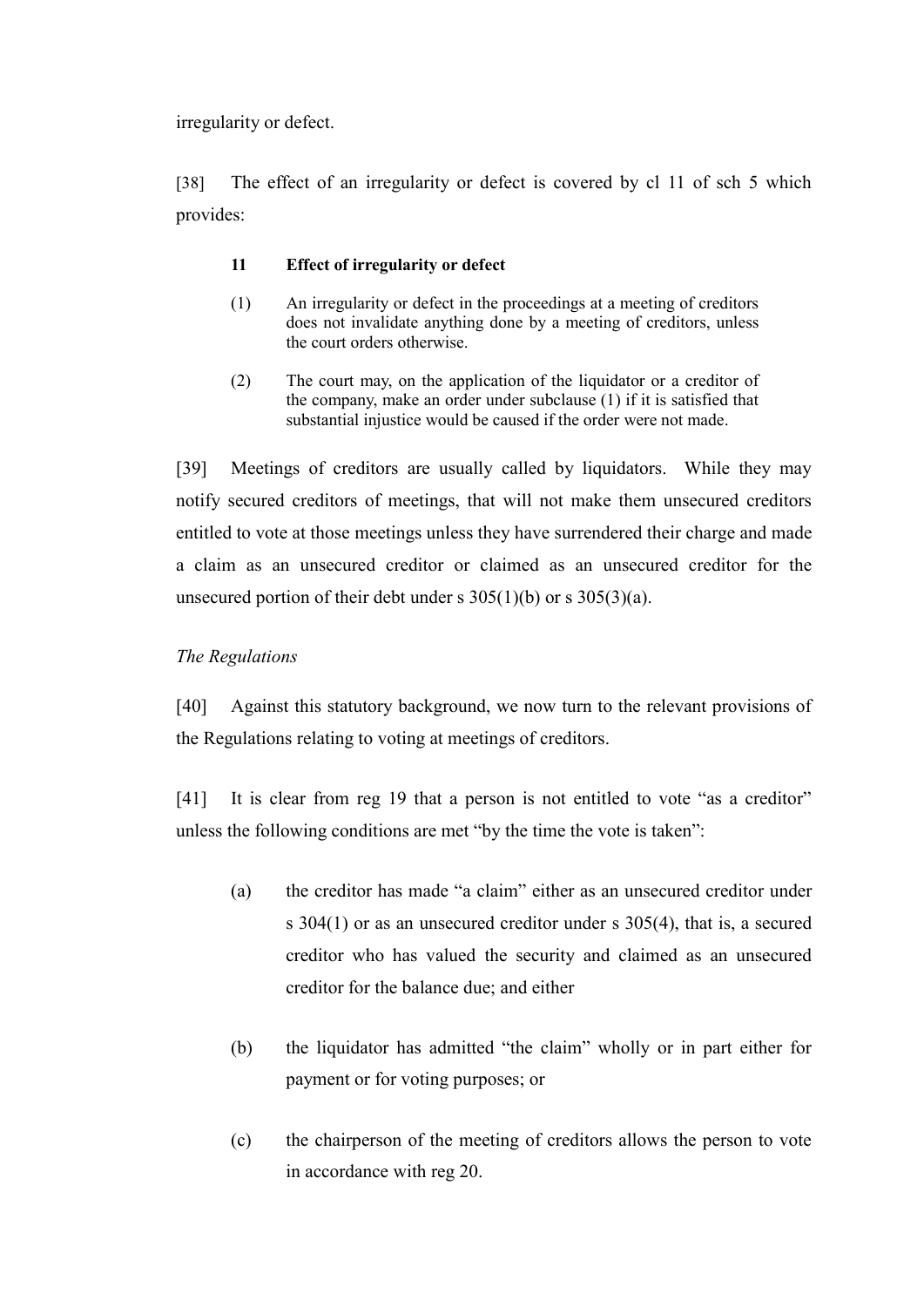<span id="page-11-0"></span>[42] The first condition, the making of "a claim" as an unsecured creditor before the vote is taken, is an essential prerequisite to entitlement to vote. A person who has not made a claim in that capacity by that time is not entitled to vote. In other words, reflecting the statutory scheme, a secured creditor has no entitlement to vote in his or her capacity as a secured creditor.

[43] The extent to which a secured creditor is entitled to vote as an unsecured creditor is then clarified by reg 22(1) which provides that a secured creditor "shall be entitled to vote":

- (a) "for the whole debt" if he or she surrenders the charge to the liquidator for the general benefit of creditors, that is a secured creditor who has elected to exercise the power under s  $305(1)(c)$ , and claims as an unsecured creditor for the whole debt, that is, under s  $305(1)$ ;<sup>16</sup> or
- (b) "in respect of the balance of the debt" if he or she realises property subject to a charge and claims as an unsecured creditor under s  $305(4)$ for the balance due, that is, a secured creditor who has elected to exercise the power under s  $305(1)(b)$ ;<sup>17</sup> or
- (c) "in respect of the balance of the debt" if he or she realises property subject to a charge and claims as an unsecured creditor under s  $305(3)(a)$  for any balance due after deducting the net amount realised, that is a secured creditor who then also makes a claim under  $s \frac{305(4)}{s}$ .

[44] The important point to note is that reg 22(1) is not dealing with a secured creditor's entitlement to vote in that capacity but only with the consequential matter of the extent to which a secured creditor, who also claims as an unsecured creditor, may vote ("for the whole debt" or "in respect of the balance of the debt"). There is nothing in reg 22(1) to suggest that it alters in any way reg 19 which does not permit a secured creditor to vote in his or her capacity as a secured creditor.

 $16$  $^{16}$  See above at [30(c)].

See above at  $\overline{[30(b)]}$ .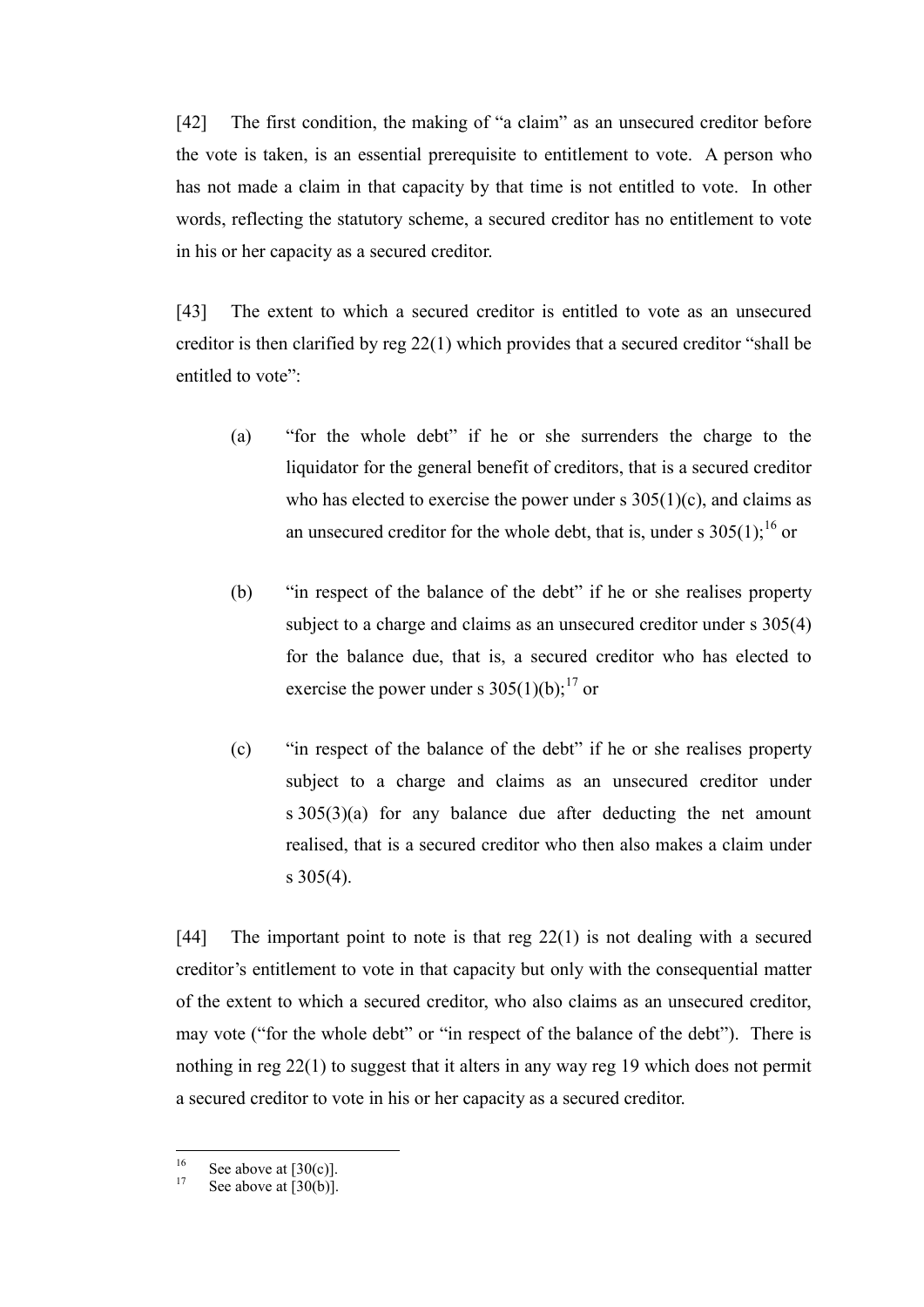#### [45] It is in this statutory and regulatory context that reg 22(2) then provides:

Subject to the Act, if a secured creditor votes in respect of the creditor's whole debt, the creditor shall be taken to have surrendered his or her charge.

<span id="page-12-0"></span>[46] Under this regulation a secured creditor will be taken to have surrendered his or her charge "if" he or she "votes" in respect of his or her whole debt. A secured creditor who votes in respect of his or her whole debt will be one who has elected to exercise the power to do so under s 305(1)(c) and claimed as an unsecured creditor under s 304(1). If the secured creditor has not taken these steps he or she will have no entitlement to vote under reg 19. In other words, the reference in reg 22(2) to a secured creditor who "votes" should be read as a reference to a secured creditor who "is entitled to vote".

[47] Interpreting reg 22(2) in this way gives meaning and effect to the opening words "Subject to the Act". If reg 22(2) were not interpreted in this way, it would create a new method for a secured creditor to surrender his or her charge outside the ambit of the limited statutory elections under s  $305(1)(b)$  and (c) and the requirements for a claim as an unsecured creditor under s 304(1) or s 305(4). This would not accord with the policy of the Act.

[48] We accept the submission of Mr Gray QC for Waipareira that reg 22(2) is intended to cover the situation that arises when a secured creditor is claiming as an unsecured creditor for the balance due after valuing or realising the security. In such a case, if the creditor votes in respect of the whole debt, the creditor is taken to have surrendered the security.

[49] Our interpretation means that we do not accept Mr Sullivan's submissions relating to the interpretation of reg 22(2). In particular, we do not agree that reg 22(2) applies whether or not the secured creditor was entitled to vote. It would be surprising if a secured creditor, who was not entitled to vote, lost his or her property rights by surrendering his or her charge as a result of exercising an invalid vote. In particular, we do not consider that a vote by a secured creditor who was not entitled to vote may be cured as an irregularity or defect under cl 11 of sch 5 of the Act. A vote without entitlement is not a mere irregularity or defect.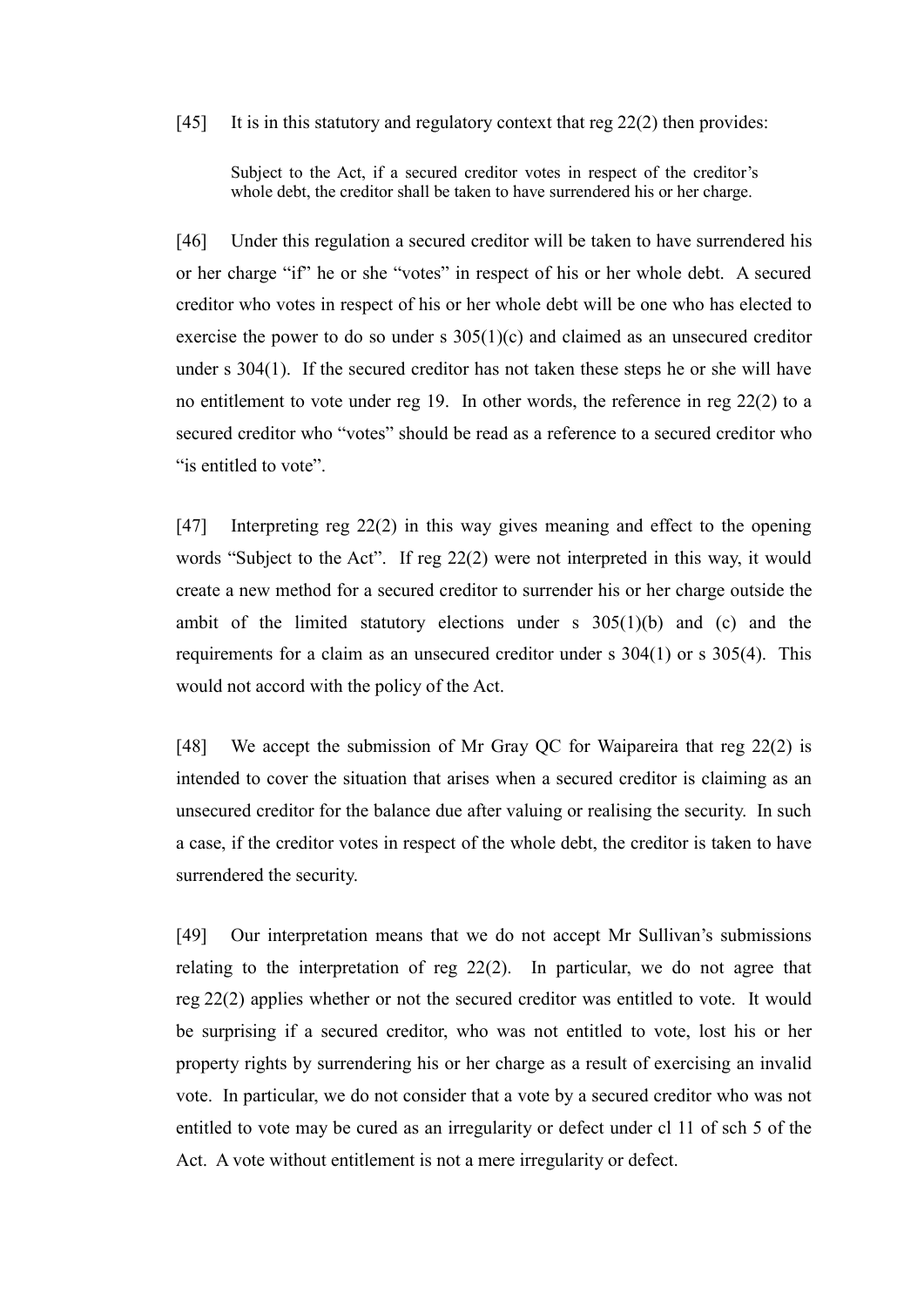[50] As Mr Gray submits and Mr Sullivan accepts, this interpretation of the reg 22(2) is consistent with the principle that provisions of this nature should not be interpreted as taking away existing property rights when not so required.<sup>18</sup>

<span id="page-13-0"></span>[51] Nor do we agree with Mr Sullivan's submission that the words "Subject to the Act" in reg 22(2) enable a secured creditor, who is taken to have surrendered his or her charge, to seek leave to have the security reinstated under s 305(10) of the Act. The power for a secured creditor, with the leave of the Court or the liquidator, to withdraw a surrender and rely on the charge arises under s 305(10) only in respect of a secured creditor who has surrendered the charge under s  $305(1)(c)$  or is taken as having done so under s 305(9). It does not relate to a secured creditor who is taken to have surrendered his or her charge solely by reason of having voted in respect of the creditor's whole debt when not entitled to do so.

[52] Finally, we do not agree with Mr Sullivan that comparable Australian statutory and regulatory provisions and authorities support the Liquidators' interpretation of reg 22(2). The short answer to this submission is that, unlike the New Zealand Act, the Australian Corporations Act 2001 (Cth) does not distinguish between secured and unsecured creditors in the same way. In Australia both secured and unsecured creditors are treated as "creditors" for the liquidation regime.<sup>19</sup> A secured creditor may lodge a proof of debt as a creditor and in doing so may be taken to have elected to have surrendered his or her security interest.<sup>20</sup> In New Zealand, however, as we have seen, the question of surrender of a security by a secured creditor is governed by the express provisions of s  $305(1)(c)$  or s  $305(9)$  and not otherwise.<sup>21</sup> This means that the Australian authorities decided under a different statutory regime should be distinguished.

[53] It is also significant in this context that the Australian equivalent of reg 22(2), regs 5.6.24(2) and (3) of the Corporations Regulations 2001 (Cth) provide:

<sup>18</sup> <sup>18</sup> Burrows and Carter, above n [7,](#page-6-0) at 322–323.

<sup>&</sup>lt;sup>19</sup> Corporations Act 2001 (Cth), s 554E.<br><sup>20</sup> Same at the ASL Douglas ments It of (10)

<sup>20</sup> *Sargent v ASL Developments Ltd* (1974) 131 CLR 634 at 646; *Champtaloup v Thomas* [1976] 2 NSWLR 264 (CA) at 274–275; *Health & Life Care Ltd (in liq) v South Australian Asset Management Corp* (1995) 65 SASR 48 (SCFC); *Surfers Paradise Investments Pty Ltd (in liq) v Davoren Nominees Pty Ltd* [2003] QCA 458, [2004] 1 Qd R 567; and *Brown v Brown* [2007] FCA 2073, (2007) 69 ATR 533.

<sup>21</sup> Above at  $[33]$ – $[34]$ .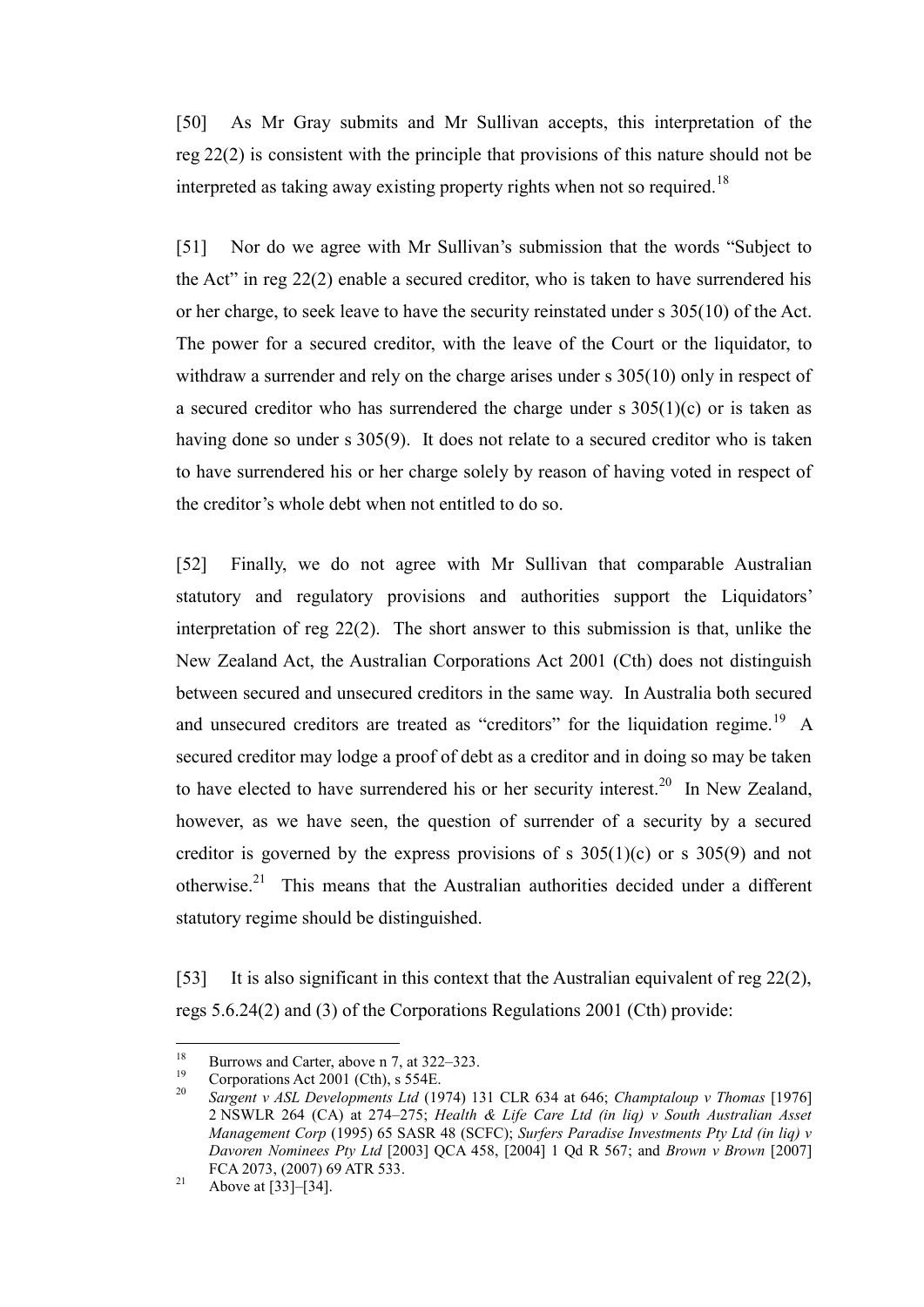- 5.6.24(2) A creditor is entitled to vote only in respect of the balance, if any, due to him or her after deducting the value of his or her security as estimated by him or her in accordance with regulation 5.6.41.
- 5.6.24(3) If a secured creditor votes in respect of his or her whole debt or claim, the creditor must be taken to have surrendered his or her security unless the Court on application is satisfied that the omission to value the security has arisen from inadvertence.

[54] The inclusion in the Australian regulations of an express relief provision again distinguishes the position in Australia from the position here. Under reg 22(2) the absence of any relief provision supports the interpretation we have adopted.<sup>22</sup> It also means that the Australian decisions interpreting their regs may again be distinguished. $^{23}$ 

# **Waipareira's vote**

[55] There is no dispute that at the West Harbour creditors' meeting on 5 April 2013 Mr Morrison, Waipareira's duly appointed representative, purported to vote in respect of Waipareira's whole debt.

[56] We are satisfied, however, for the following reasons that Waipareira was not entitled to vote at the meeting and that Mr Morrison was therefore not in a position to cast a valid vote for Waipareira in respect of its whole debt when the vote was taken:

- (a) At that time, as the Liquidators accept, Waipareira remained a secured creditor which had made it clear to the liquidators that it intended to exercise its power of sale under its mortgage securities.<sup>24</sup> In terms of s 305(1), Waipareira had decided to exercise its power to realise the property the subject of its charge and it later did so.
- (b) At that time Waipareira had not surrendered its charge either by making an election to do so under s  $305(1)(c)$  or by failing to comply

 $22$  $\frac{22}{23}$  Above at [\[46\]](#page-12-0)–[\[51\].](#page-13-0)

<sup>23</sup> *Young v ACN 081 162 512 Pty Ltd (in liq)* [2005] NSWSC 139, (2005) 218 ALR 449 and *Re Cosmopolitan Constructions Pty Ltd (in liq)* [2013] NSWSC 780.

<sup>&</sup>lt;sup>24</sup> Above at [\[16\].](#page-3-0)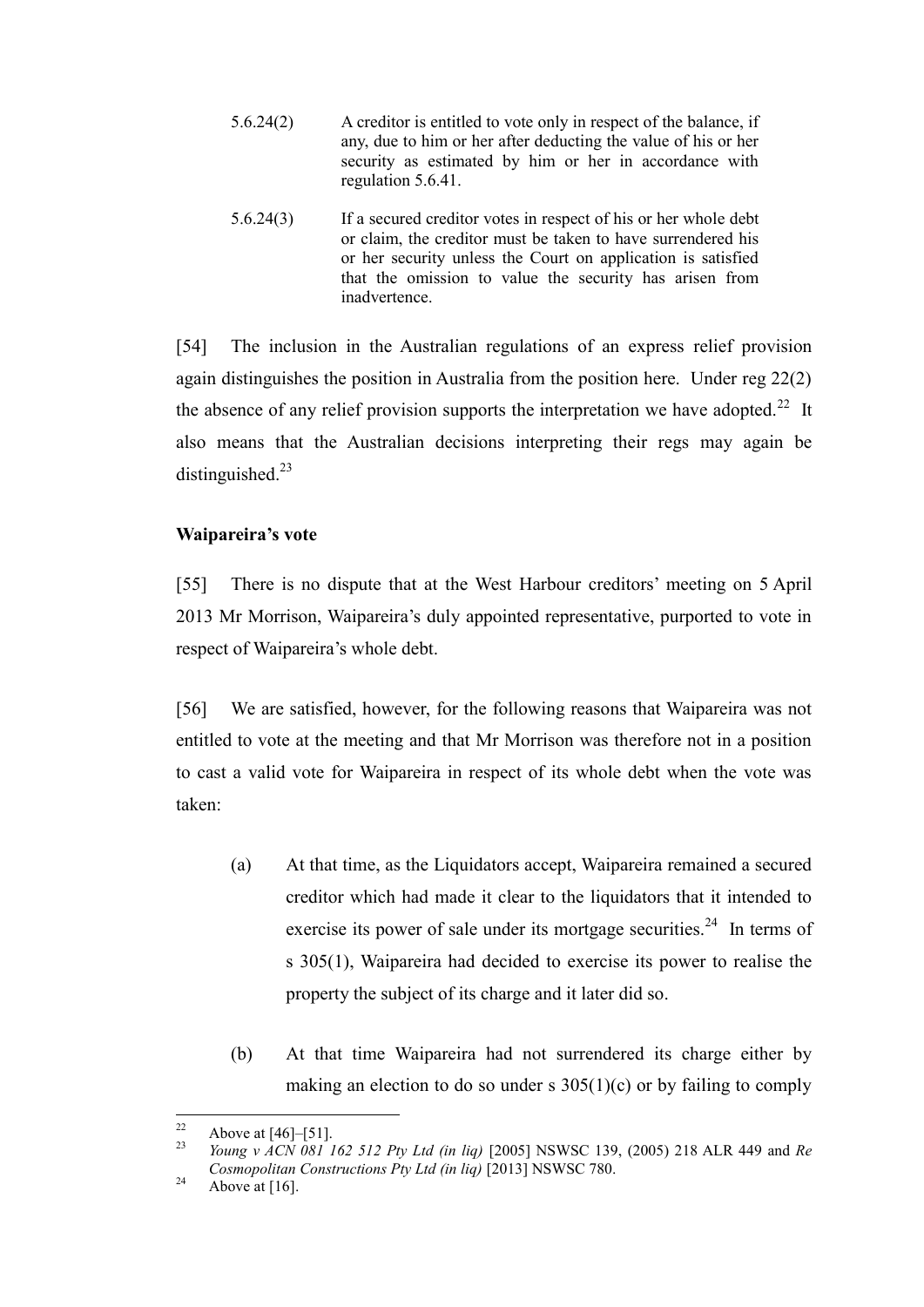with the notice from the Liquidators to make an election within 20 days.<sup>25</sup> The two proof of debt forms completed by Mr Morrison on behalf of Waipareira did not constitute a claim as an unsecured creditor under s 304(1) following an election under s 305(1)(c) or under s  $305(4)$  following an election under s  $305(1)(b)$ . We agree with the Judge that the proof of debt forms issued by the Liquidators to creditors did not comply in important respects with the forms required by the Act and the schedule to the Regulations.<sup>26</sup> (Mr Sullivan did not suggest that the forms were in the right form or that they might be saved by reg 4.) On the contrary, as the Liquidators' letters in response confirmed, Waipareira, having elected to exercise its power to realise its charge under  $s$  305(1)(a), remained a secured creditor.<sup>27</sup>

- (c) In terms of reg 19 Waipareira was not entitled to vote at the creditors' meeting because it had not made a claim as an unsecured creditor either under s  $305(1)$  or under s  $305(4).^{28}$  At that time Waipareira remained a secured creditor with no entitlement to vote.
- (d) Mr Morrison ought not to have been permitted to vote at the creditors' meeting because Waipareira had no entitlement to vote. Mr Morrison's purported vote was invalid.<sup>29</sup>
- (e) As Waipareira had not elected to exercise the power under s  $305(1)(c)$ and had not claimed as an unsecured creditor under s 304(1), the provisions of reg  $22(2)$  did not apply.<sup>30</sup> Waipareira was therefore not to be taken as having surrendered its charge when Mr Morrison voted invalidly at the creditors' meeting.

[57] Accordingly, the declarations made by Allan J in the High Court were

<sup>25</sup>  $\frac{25}{26}$  Above at [\[32\]](#page-8-0)

<sup>&</sup>lt;sup>26</sup> The High Court judgment, above n [1,](#page-1-0) at [53].

 $\frac{27}{28}$  Above at [\[11\]](#page-2-1)

<sup>&</sup>lt;sup>28</sup> Above at [\[41\]](#page-10-0)–[\[42\].](#page-11-0)

 $^{29}$  Above at [\[42\].](#page-11-0)

Above at  $[46]$ .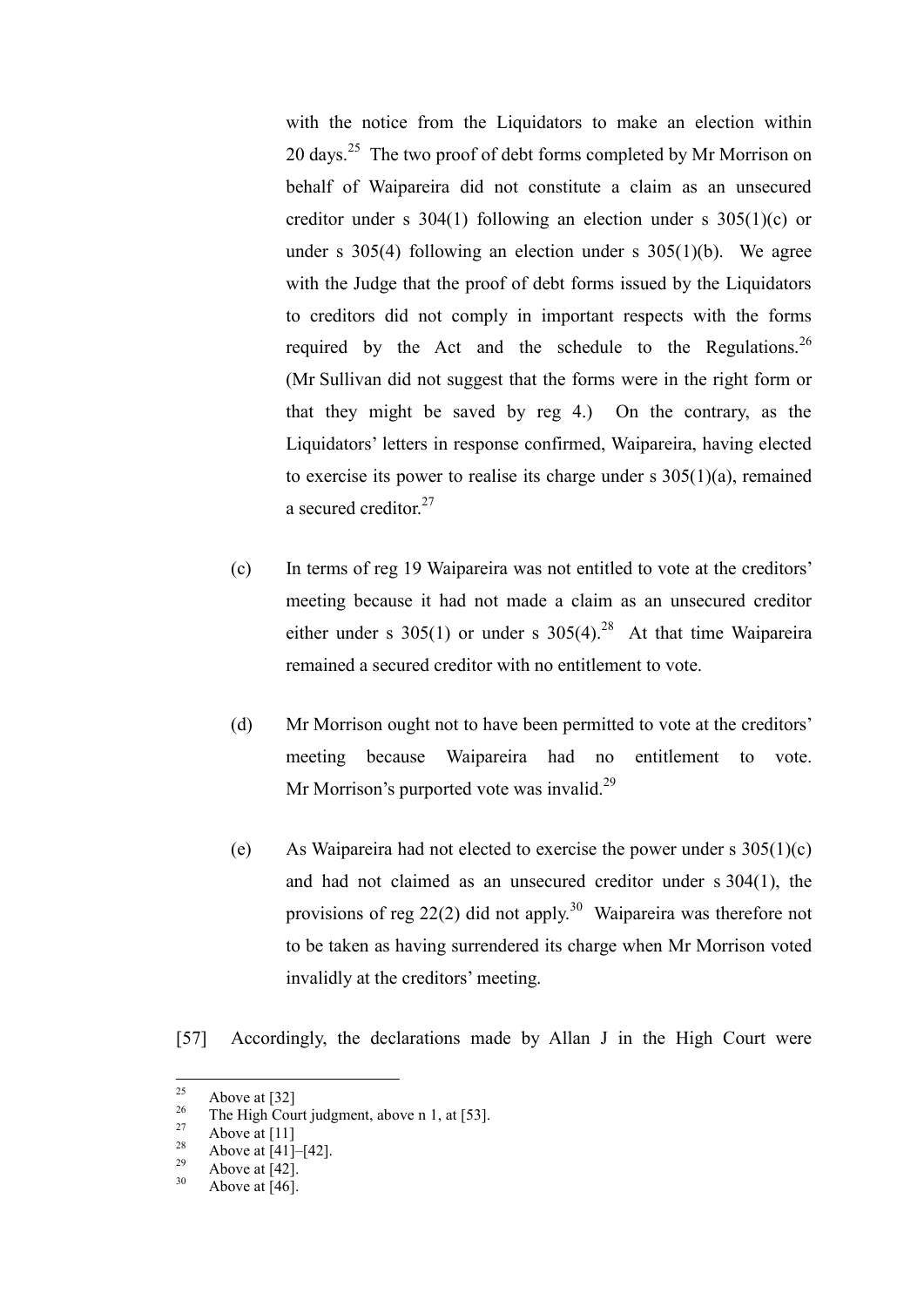correctly made.<sup>31</sup>

# **Result**

[58] The appeal is dismissed.

[59] As costs should follow the event, the appellants are to pay the respondent's costs for a standard appeal on a band A basis with usual disbursements. We certify for second counsel.

Solicitors: Waterstone Insolvency, Auckland for Appellants Grove Darlow & Partners, Auckland for Respondents

<sup>31</sup> The High Court judgment, above n [1,](#page-1-0) at [73].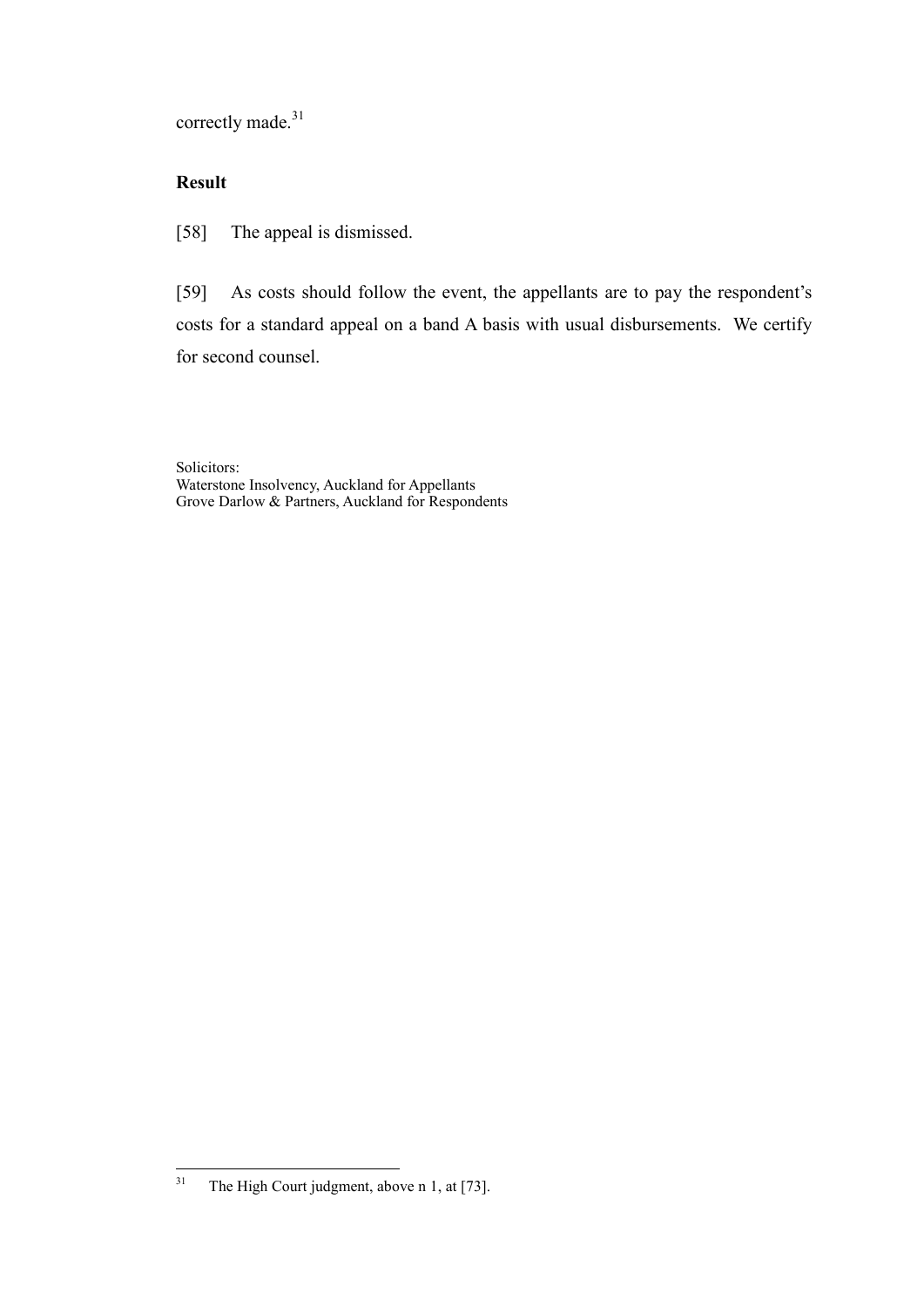### **APPENDIX**

### **Companies Act 1993**

...

#### **240 Interpretation**

- (1) In this Act, unless the context otherwise requires, **creditor** means a person who, in a liquidation, would be entitled to claim in accordance with [section 303](http://www.legislation.govt.nz/act/public/1993/0105/latest/link.aspx?id=DLM322326) that a debt is owing to that person by the company; and includes a secured creditor only—
	- (a) for the purposes of sections  $241(2)(c)$ ,  $247$ ,  $250$ , and  $289$ ; or
	- (b) to the extent of the amount of any debt owing to the secured creditor in respect of which the secured creditor claims under [section 305](http://www.legislation.govt.nz/act/public/1993/0105/latest/link.aspx?id=DLM322329) as an unsecured creditor
	-

### **243 Liquidator to summon meeting of creditors**

- (1) Subject to [section 245](http://www.legislation.govt.nz/act/public/1993/0105/latest/link.aspx?id=DLM321692) and to subsection (8), the liquidator of a company must call a meeting of the creditors of the company for the purpose,—
	- (a) in the case of a liquidator appointed pursuant to paragraph (a) or paragraph (b) of subsection (2) of [section 241,](http://www.legislation.govt.nz/act/public/1993/0105/latest/link.aspx?id=DLM321678) of resolving whether to confirm the appointment of that liquidator or to appoint another liquidator in place of the liquidator so appointed:
	- (b) in the case of a liquidator appointed pursuant to paragraph (c) of subsection (2) of [section 241,](http://www.legislation.govt.nz/act/public/1993/0105/latest/link.aspx?id=DLM321678) of resolving whether to confirm the appointment of that liquidator or to make an application to the court for the appointment of a liquidator in place of the liquidator so appointed:
	- (c) in either case, of determining whether to pass a resolution for the purposes of [section 258\(1\)\(b\).](http://www.legislation.govt.nz/act/public/1993/0105/latest/link.aspx?id=DLM321915)
- (1A) If the appointment of a liquidator under paragraph (a) or paragraph (b) of [section 241\(2\)](http://www.legislation.govt.nz/act/public/1993/0105/latest/link.aspx?id=DLM321678) is not confirmed at a meeting of creditors and another liquidator is not appointed in place of that liquidator, the appointment of the liquidator under paragraph (a) or paragraph (b) of section 241(2) continues until another liquidator is appointed.
- (2) Notice in writing of a meeting of creditors—
	- (a) must be given to every known creditor together with the report and notice referred to in section  $255(2)(c)$ ; and
	- (b) if the liquidator receives a notice under [section](http://www.legislation.govt.nz/act/public/1993/0105/latest/link.aspx?id=DLM321692)   $245(1)(b)(iii)$ , must be given within 10 working days after receiving the notice.
- (3) Public notice of the meeting of creditors must also be given by the liquidator not less than 5 working days before the date of the meeting.
- (4) Except if subsection (2)(b) applies, a meeting of creditors must be held,—
	- (a) in the case of a liquidator appointed under paragraph (a) or paragraph (b) of subsection (2) of [section 241,](http://www.legislation.govt.nz/act/public/1993/0105/latest/link.aspx?id=DLM321678) within 10 working days of the liquidator's appointment; or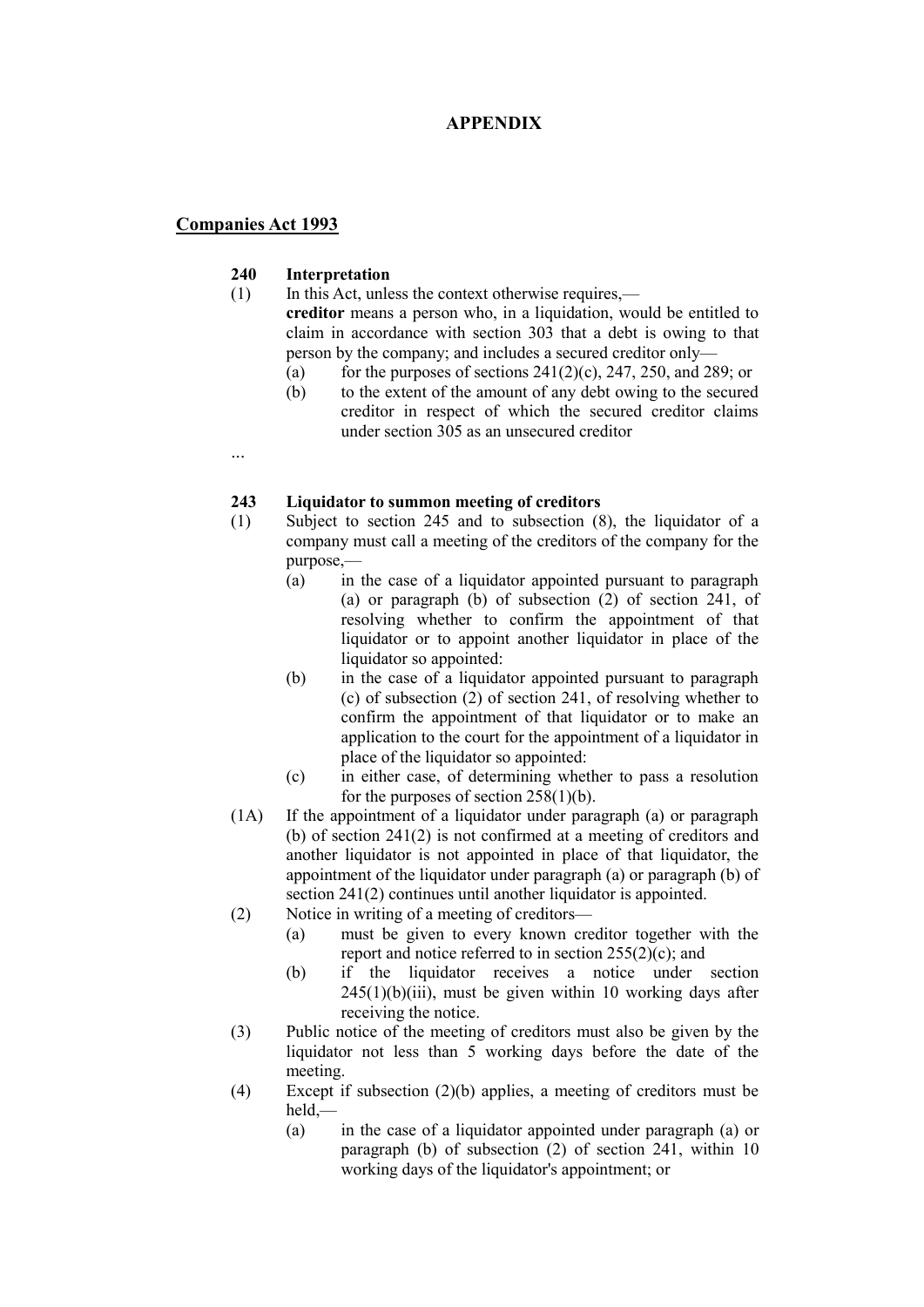- (b) in the case of a liquidator appointed under paragraph (c) of subsection (2) of [section 241,](http://www.legislation.govt.nz/act/public/1993/0105/latest/link.aspx?id=DLM321678) within 30 working days of the liquidator's appointment; or
- (c) in either case, within such longer period as the court may allow.
- (4A) If subsection (2)(b) applies, a meeting of creditors must be held within 15 working days after the liquidator receives a notice under [section 245\(1\)\(b\)\(iii\)](http://www.legislation.govt.nz/act/public/1993/0105/latest/link.aspx?id=DLM321692) requiring a meeting of creditors to be called.
- (5) Every meeting of creditors must be held in accordance with [Schedule 5.](http://www.legislation.govt.nz/act/public/1993/0105/latest/link.aspx?id=DLM323523)
- (6) If at a meeting of creditors it is resolved to appoint a person as liquidator of the company in place of the liquidator appointed pursuant to paragraph (a) or paragraph (b) of subsection (2) of [section 241,](http://www.legislation.govt.nz/act/public/1993/0105/latest/link.aspx?id=DLM321678) the person who it is resolved to appoint as liquidator shall, subject to [section 282,](http://www.legislation.govt.nz/act/public/1993/0105/latest/link.aspx?id=DLM321956) be the liquidator of the company.
- (7) If at a meeting of creditors it is resolved to apply to the court for the appointment of a person as liquidator in place of the liquidator appointed pursuant to paragraph (c) of subsection (2) of [section 241,](http://www.legislation.govt.nz/act/public/1993/0105/latest/link.aspx?id=DLM321678) the liquidator of the company must forthwith apply to the court for the appointment of that person as liquidator and the court may, if it thinks fit, appoint that person as the liquidator of the company.
- (8) Nothing in this section applies to the liquidator of a company appointed pursuant to paragraph (a) or paragraph (b) of subsection (2) of [section 241](http://www.legislation.govt.nz/act/public/1993/0105/latest/link.aspx?id=DLM321678) if, within 20 working days before the appointment of the liquidator, the board of the company resolved that the company would, on the appointment of a liquidator under either paragraph (a) or paragraph (b) of that subsection, be able to pay its debts and a copy of the resolution is delivered to the Registrar for registration.
- (9) The directors who vote in favour of such a resolution must sign a certificate stating that, in their opinion, the company would, on the appointment of a liquidator under either paragraph (a) or paragraph (b) of subsection (2) of [section 241,](http://www.legislation.govt.nz/act/public/1993/0105/latest/link.aspx?id=DLM321678) as the case may be, be able to pay its debts, and the grounds for that opinion.
- (10) Every director who fails to comply with subsection (9) commits an offence and is liable on conviction to the penalty set out in [section](http://www.legislation.govt.nz/act/public/1993/0105/latest/link.aspx?id=DLM323231)  [373\(1\).](http://www.legislation.govt.nz/act/public/1993/0105/latest/link.aspx?id=DLM323231)
- (11) Except for subsection (5), this section does not apply if the liquidator is appointed under section  $241(2)(d)$ .

### **248 Effect of commencement of liquidation**

- …
- (2) Subsection (1) does not affect the right of a secured creditor, subject to [section 305,](http://www.legislation.govt.nz/act/public/1993/0105/latest/link.aspx?id=DLM322329) to take possession of, and realise or otherwise deal with, property of the company over which that creditor has a charge002E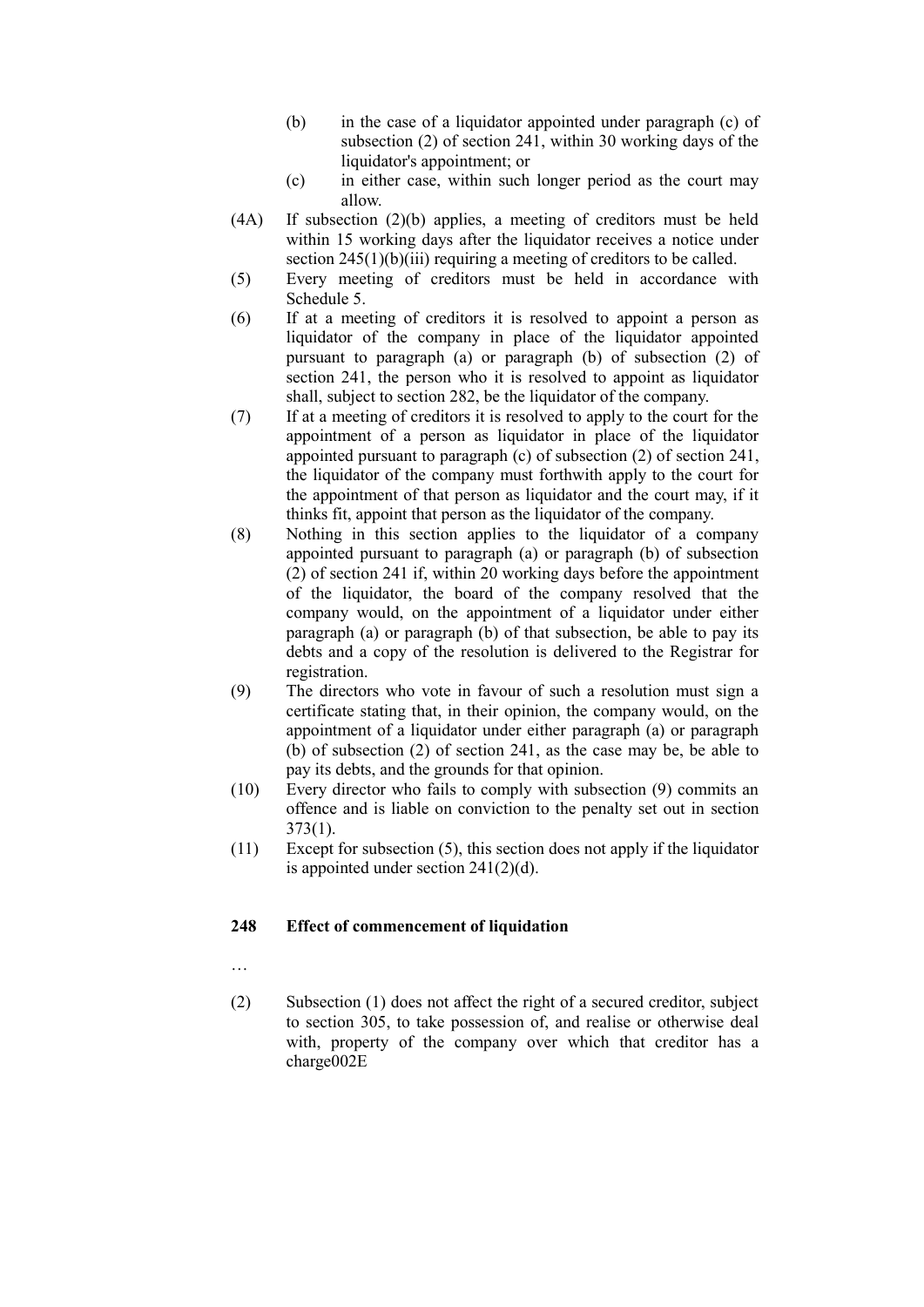### **302 Application of bankruptcy rules to liquidation of insolvent companies**

- (1) Subject to this Part, the rules in force under the law of bankruptcy with respect to the estates of persons adjudged bankrupt apply in the liquidation of a company that is unable to pay its debts to—
	- (a) the rights of secured and unsecured creditors:
	- (b) claims by creditors:
	- (c) the valuation of annuities and future and contingent liabilities—

and all persons who in any such case would be entitled to make claims and receive payment in whole or in part are so entitled in the liquidation.

(2) In applying in a liquidation the rules in force under the law of bankruptcy, a claim made under [section 304](http://www.legislation.govt.nz/act/public/1993/0105/latest/link.aspx?id=DLM322328) and admitted by a liquidator is to be treated as if it were a debt proved in accordance with the requirements of the Insolvency Act 2006.

### **304 Claims by unsecured creditors**

- (1) A claim by an unsecured creditor against a company in liquidation must be made in the prescribed form and must—
	- (a) contain full particulars of the claim; and
	- (b) identify any documents that evidence or substantiate the claim.
- (2) The liquidator may require the production of a document referred to in subsection  $(1)(b)$ .
- (3) The liquidator must, as soon as practicable, either admit or reject a claim in whole or in part, and if the liquidator subsequently considers that a claim has been wrongly admitted or rejected in whole or in part, may revoke or amend that decision.
- (4) If a liquidator rejects a claim, whether in whole or in part, he or she must forthwith give notice in writing of the rejection to the creditor.
- (5) The costs of making a claim under subsection (1) or producing a document under subsection (2) must be met by the creditor making the claim.
- (6) Every person who—
	- (a) makes, or authorises the making of, a claim under this section that is false or misleading in a material particular knowing it to be false or misleading; or
	- (b) omits, or authorises the omission, from a claim under this section of any matter knowing that the omission makes the claim false or misleading in a material particular—

commits an offence, and is liable on conviction to the penalties set out in [section 373\(4\)](http://www.legislation.govt.nz/act/public/1993/0105/latest/link.aspx?id=DLM323231).

### **305 Rights and duties of secured creditors**

- (1) A secured creditor may—
	- (a) realise property subject to a charge, if entitled to do so; or
	- (b) value the property subject to the charge and claim in the liquidation as an unsecured creditor for the balance due, if any; or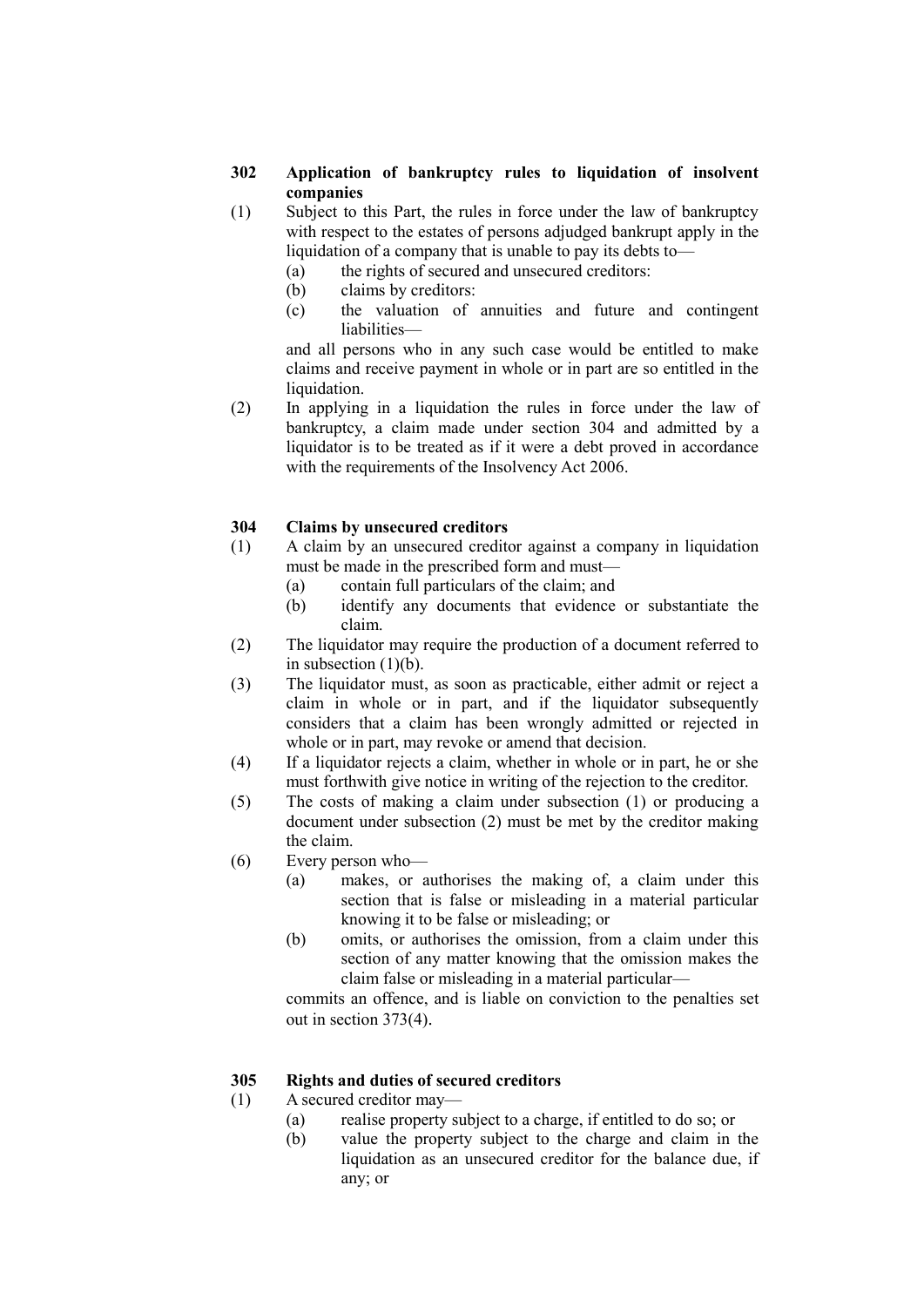- (c) surrender the charge to the liquidator for the general benefit of creditors and claim in the liquidation as an unsecured creditor for the whole debt.
- (2) A secured creditor may exercise the power referred to in paragraph (a) of subsection (1) whether or not the secured creditor has exercised the power referred to in paragraph (b) of that subsection.
- (3) A secured creditor who realises property subject to a charge—
	- (a) may, unless the liquidator has accepted a valuation and claim by the secured creditor under subsection (6), claim as an unsecured creditor for any balance due after deducting the net amount realised:
	- (b) must account to the liquidator for any surplus remaining from the net amount realised after satisfaction of the debt, including interest payable in respect of that debt up to the time of its satisfaction, and after making any proper payments to the holder of any other charge over the property subject to the charge.
- (4) If a secured creditor values the security and claims as an unsecured creditor for the balance due, if any, the valuation and any claim must be made in the prescribed form and—
	- (a) contain full particulars of the valuation and any claim; and
	- (b) contain full particulars of the charge including the date on which it was given; and
	- (c) identify any documents that substantiate the claim and the charge.
- (5) The liquidator may require production of any document referred to in subsection  $(4)(c)$ .
- (6) Where a claim is made by a secured creditor under subsection (4), the liquidator must—
	- (a) accept the valuation and claim; or
	- (b) reject the valuation and claim in whole or in part, but—
		- (i) where a valuation and claim is rejected in whole or in part, the creditor may make a revised valuation and claim within 10 working days of receiving notice of the rejection; and
		- (ii) the liquidator may, if he or she subsequently considers that a valuation and claim was wrongly rejected in whole or in part, revoke or amend that decision.
- (7) Where the liquidator—
	- (a) accepts a valuation and claim under subsection  $(6)(a)$ ; or
	- (b) accepts a revised valuation and claim under subsection  $(6)(b)(i)$ ; or
	- (c) accepts a valuation and claim on revoking or amending a decision to reject a claim under subsection  $(6)(b)(ii)$ ,—

the liquidator may, unless the secured creditor has realised the property, at any time, redeem the security on payment of the assessed value.

- (8) The liquidator may at any time, by notice in writing, require a secured creditor, within 20 working days after receipt of the notice, to—
	- (a) elect which of the powers referred to in subsection (1) the creditor wishes to exercise; and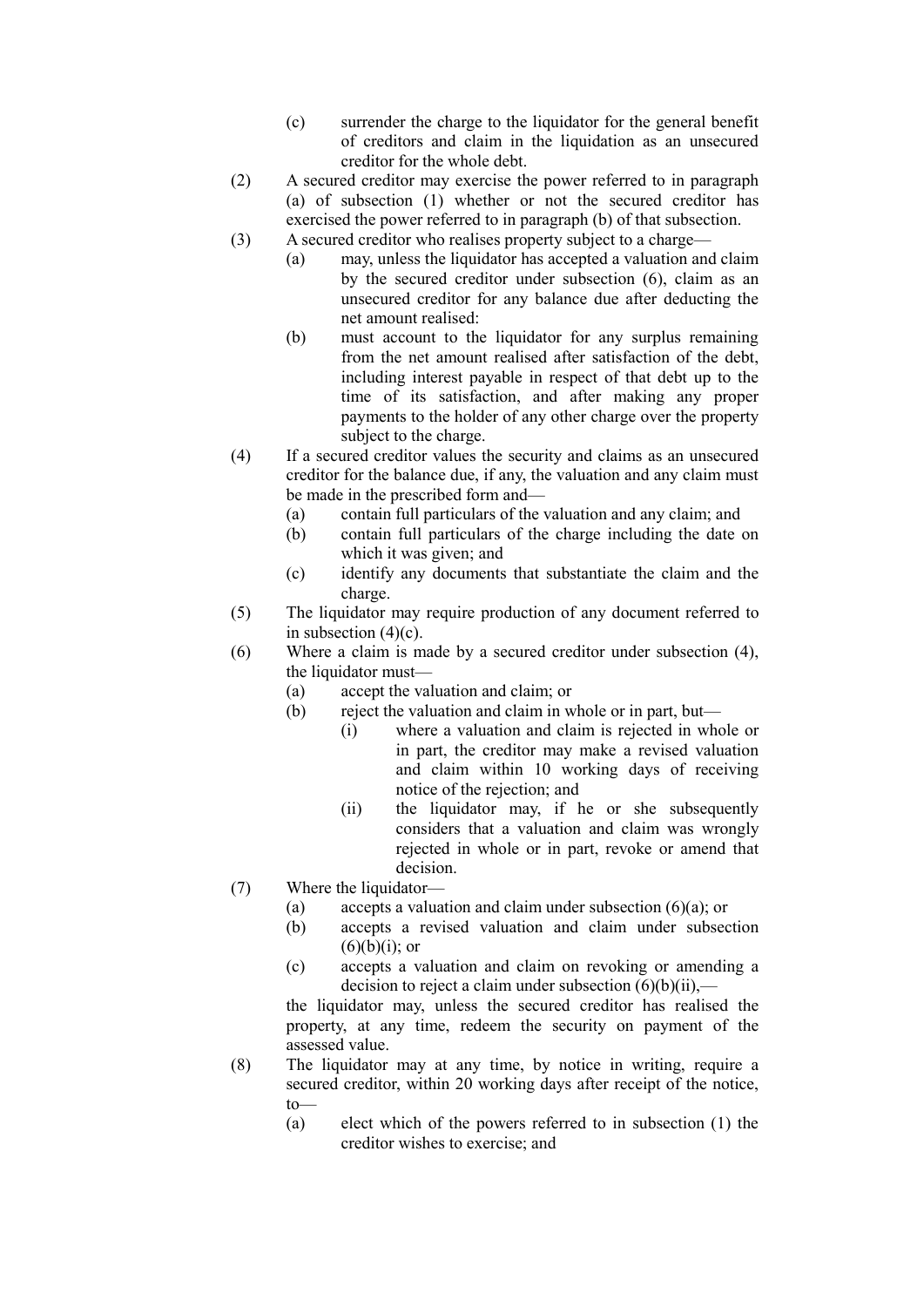- (b) if the creditor elects to exercise the power referred to in paragraph (b) or paragraph (c) of that subsection, exercise the power within that period.
- (9) A secured creditor on whom notice has been served under subsection (8) who fails to comply with the notice, is to be taken as having surrendered the charge to the liquidator under subsection  $(1)(c)$  for the general benefit of creditors, and may claim in the liquidation as an unsecured creditor for the whole debt.
- (10) A secured creditor who has surrendered a charge under subsection (1)(c) or who is taken as having surrendered a charge under subsection (9) may, with the leave of the court or the liquidator and subject to such terms and conditions as the court or the liquidator thinks fit, at any time before the liquidator has realised the property charged,—
	- (a) withdraw the surrender and rely on the charge; or
	- (b) submit a new claim under this section.
- (11) Every person who—
	- (a) makes, or authorises the making of, a claim under subsection (4) that is false or misleading in a material particular knowing it to be false or misleading; or
	- (b) omits, or authorises the omission, from a claim under that subsection of any matter knowing that the omission makes the claim false or misleading in a material particular—

commits an offence, and is liable on conviction to the penalties set out in [section 373\(4\).](http://www.legislation.govt.nz/act/public/1993/0105/latest/link.aspx?id=DLM323231)

### **395 Regulations**

- (1) The Governor-General may from time to time, by Order in Council, make regulations for all or any of the following purposes:
	- (a) prescribing forms for the purposes of this Act; and those regulations may require—
		- (i) the inclusion in, or attachment to, forms of specified information or documents:
		- (ii) forms to be signed by specified persons:
	- $(b)$
	- (c) regulating, in a manner not inconsistent with this Act, the conduct of liquidations:
	- … (d) providing for such other matters as are contemplated by or necessary for giving effect to the provisions of this Act and for its due administration.
- (2) Different forms for the purposes of this Act may be prescribed for different classes of persons.

### **Companies Act 1993 Liquidation Regulations 1994**

### **6 Claim by unsecured creditor**

A claim by an unsecured creditor under [section 304\(1\)](http://www.legislation.govt.nz/regulation/public/1994/0130/latest/link.aspx?search=ts_regulation_companies+act_resel&p=1&id=DLM322328) of the Act shall be in [form 1](http://www.legislation.govt.nz/regulation/public/1994/0130/latest/link.aspx?search=ts_regulation_companies+act_resel&p=1&id=DLM192108) of the Schedule.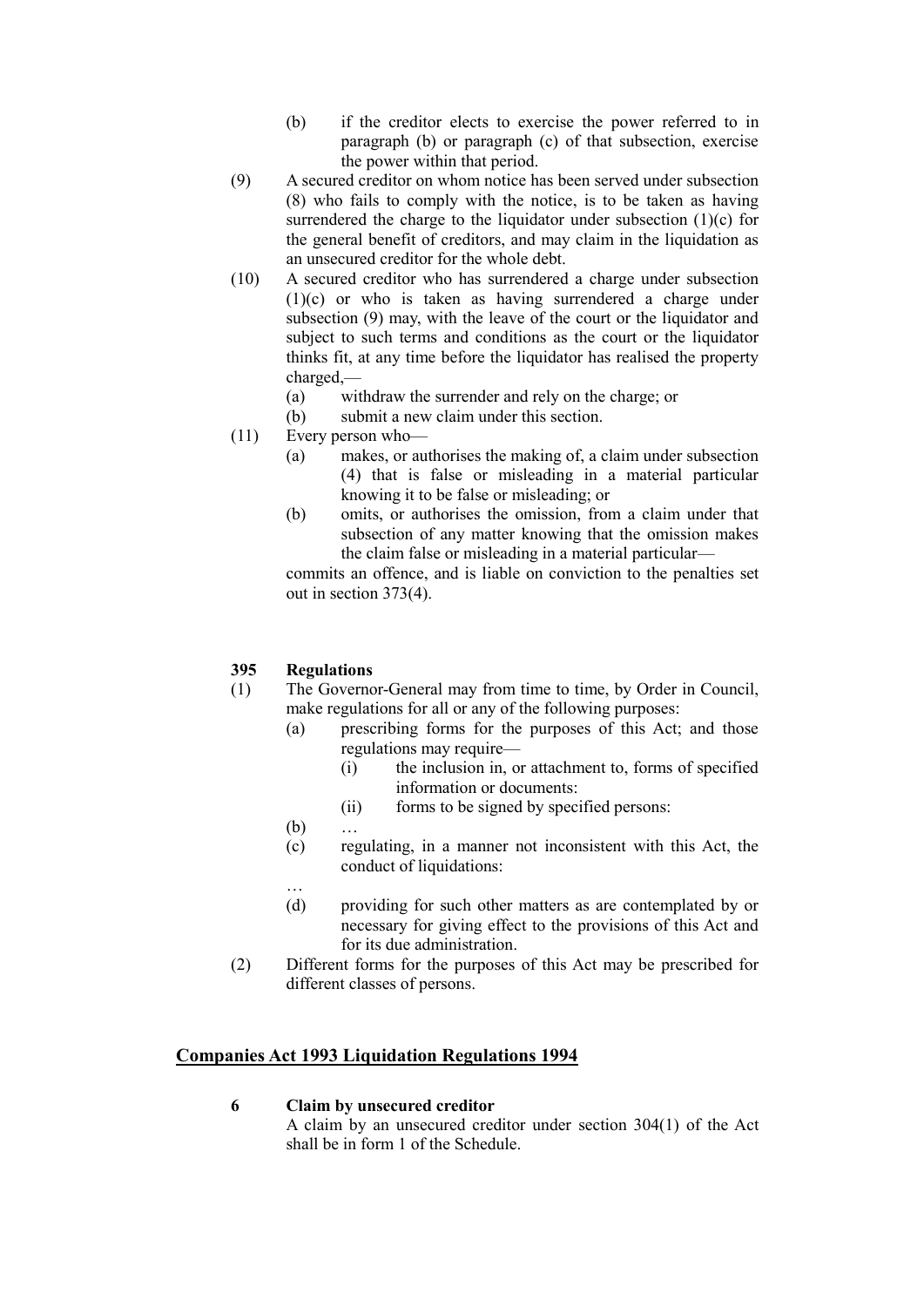### **7 Secured creditor valuing security and claiming as unsecured creditor for balance due**

A valuation and claim by a secured creditor under [section 305\(4\)](http://www.legislation.govt.nz/regulation/public/1994/0130/latest/link.aspx?search=ts_regulation_companies+act_resel&p=1&id=DLM322329) of the Act shall be in [form 2](http://www.legislation.govt.nz/regulation/public/1994/0130/latest/link.aspx?search=ts_regulation_companies+act_resel&p=1&id=DLM192112) of the Schedule.

### **19 Creditors entitled to vote**

A person shall not be entitled to vote as a creditor unless, by the time the vote is taken, the creditor has made a claim under [section 304\(1\)](http://www.legislation.govt.nz/regulation/public/1994/0130/latest/link.aspx?search=ts_regulation_companies+act_resel&p=1&id=DLM322328) or [section 305\(4\)](http://www.legislation.govt.nz/regulation/public/1994/0130/latest/link.aspx?search=ts_regulation_companies+act_resel&p=1&id=DLM322329) of the Act and either—

- (a) the liquidator has admitted the claim wholly or in part either for payment or for voting purposes; or
- (b) the chairperson of the meeting of creditors allows the person to vote in accordance with [regulation 2](http://www.legislation.govt.nz/regulation/public/1994/0130/latest/link.aspx?search=ts_regulation_companies+act_resel&p=1&id=DLM191682)0.
- **20 Admission and rejection of claims by chairperson of meeting of creditors for purposes of voting**
	- (1) The chairperson of a meeting of creditors shall have power to admit or reject a claim for the purposes of voting at that meeting, but his or her decision shall be subject to appeal to the court.
	- (2) If a chairperson is uncertain whether a claim may be admitted or rejected, he or she must allow the creditor to vote subject to the vote being declared invalid in the event of the claim being rejected for the purposes of voting.

### **21 Cases in which creditors may not vote**

A creditor shall not vote in respect of—

- (a) any claim that is subject to a contingency or that is for damages or that is, for some other reason, of an uncertain amount unless the value of the claim has been estimated by the liquidator or determined by the court in accordance with [section 307](http://www.legislation.govt.nz/regulation/public/1994/0130/latest/link.aspx?search=ts_regulation_companies+act_resel&p=1&id=DLM322333) of the Act:
- (b) a debt on or secured by a current bill of exchange or promissory note held by him or her unless the creditor treats the liability to him or her thereon of every person who is liable thereon antecedently to the company, and who has not been adjudged bankrupt, as a security in his or her hands, and to estimate the value thereof, and for the purposes of voting, but not for the purposes of dividend, to deduct it from his or her claim.

### **22 Votes of secured creditors**

- (1) A secured creditor shall be entitled to vote—
	- (a) for the whole debt if he or she surrenders the charge to the liquidator for the general benefit of creditors; or